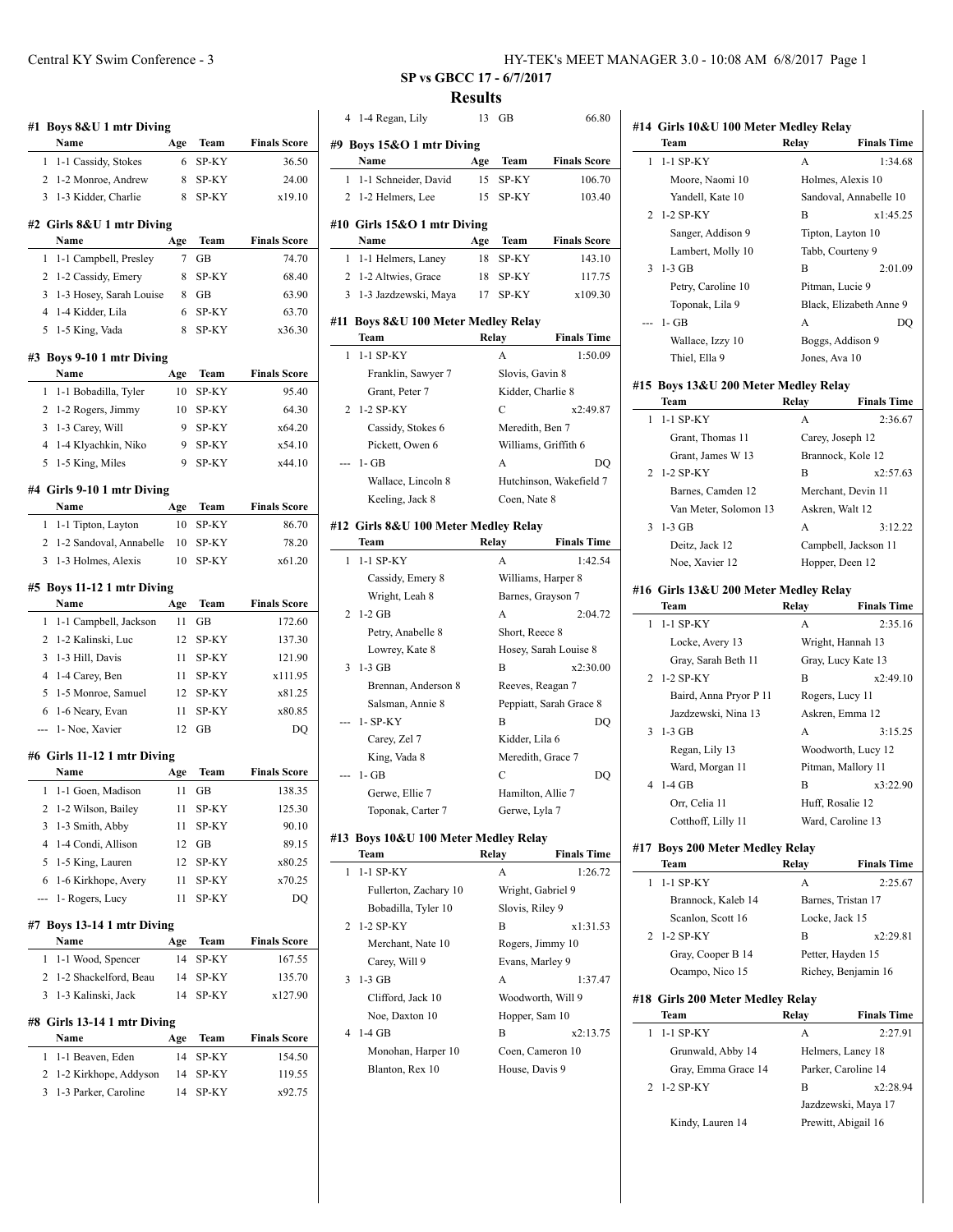|                                                                                                                                                                                                                                                                                                                                                                                                                                                                            | #19 Boys 6&U 25 Meter Free<br>Name | Age | Team  | <b>Finals Time</b> |
|----------------------------------------------------------------------------------------------------------------------------------------------------------------------------------------------------------------------------------------------------------------------------------------------------------------------------------------------------------------------------------------------------------------------------------------------------------------------------|------------------------------------|-----|-------|--------------------|
| 1                                                                                                                                                                                                                                                                                                                                                                                                                                                                          | 1-1 Williams, Griffith             | 6   | SP-KY | 30.35              |
| 2                                                                                                                                                                                                                                                                                                                                                                                                                                                                          | 1-2 Cassidy, Stokes                | 6   | SP-KY | 31.29              |
| 3                                                                                                                                                                                                                                                                                                                                                                                                                                                                          | 1-3 Case, John Wilson              | 6   | SP-KY | x33.68             |
| 5                                                                                                                                                                                                                                                                                                                                                                                                                                                                          | 1-4 Pickett, Owen                  | 6   | SP-KY | x38.72             |
| 6                                                                                                                                                                                                                                                                                                                                                                                                                                                                          | 1-5 Roig, Carter                   | 6   | GВ    | 42.31              |
| 7                                                                                                                                                                                                                                                                                                                                                                                                                                                                          | 1-6 Mitchell, Caleb                | 6   | GВ    | x54.00             |
| ---                                                                                                                                                                                                                                                                                                                                                                                                                                                                        | 1- Sageser, Hudson                 | 6   | GB    | X35.72             |
| 4                                                                                                                                                                                                                                                                                                                                                                                                                                                                          | 2-1 Davidson, Grant                | 5   | GB    | 37.05              |
| 8                                                                                                                                                                                                                                                                                                                                                                                                                                                                          | 2-2 Chappell, lee                  | 6   | SP-KY | x1:13.59           |
| ---                                                                                                                                                                                                                                                                                                                                                                                                                                                                        | 2- Gullett, Grayer                 | 6   | GВ    | X44.85             |
|                                                                                                                                                                                                                                                                                                                                                                                                                                                                            |                                    |     |       |                    |
|                                                                                                                                                                                                                                                                                                                                                                                                                                                                            | #20  Girls 6&U 25 Meter Free       |     |       |                    |
|                                                                                                                                                                                                                                                                                                                                                                                                                                                                            | Name                               | Age | Team  | <b>Finals Time</b> |
| 1                                                                                                                                                                                                                                                                                                                                                                                                                                                                          | 1-1 Kidder, Lila                   | 6   | SP-KY | 26.39              |
| 2                                                                                                                                                                                                                                                                                                                                                                                                                                                                          | 1-2 Salsman, Elizabeth             | 5   | GВ    | 34.00              |
| 3                                                                                                                                                                                                                                                                                                                                                                                                                                                                          | 1-3 Peppiatt, Lily                 | 6   | GВ    | 40.78              |
| 4                                                                                                                                                                                                                                                                                                                                                                                                                                                                          | 1-4 Rister, Addie                  | 6   | SP-KY | 44.19              |
| 6                                                                                                                                                                                                                                                                                                                                                                                                                                                                          | 1-5 Klyachkin, Kensie              | 6   | SP-KY | x46.72             |
| 7                                                                                                                                                                                                                                                                                                                                                                                                                                                                          | 1-6 Orr, Lydia                     | 5   | GB    | x55.21             |
| 5                                                                                                                                                                                                                                                                                                                                                                                                                                                                          | 2-1 Oldham, Asha                   | 6   | SP-KY | x46.13             |
| 9                                                                                                                                                                                                                                                                                                                                                                                                                                                                          | 2-2 Stephens, Emily                | 6   | SP-KY | x1:09.81           |
| 10                                                                                                                                                                                                                                                                                                                                                                                                                                                                         | 2-3 Larkin, Emery                  | 5   | SP-KY | x1:40.03           |
| ---                                                                                                                                                                                                                                                                                                                                                                                                                                                                        | 2- House, Edie                     | 6   | GB    | X36.10             |
| ---                                                                                                                                                                                                                                                                                                                                                                                                                                                                        | 2- Fereday, Olivia                 | 6   | GB    | X40.53             |
|                                                                                                                                                                                                                                                                                                                                                                                                                                                                            | 8 3-1 Meredith, Emma               | 4   | SP-KY | x59.85             |
|                                                                                                                                                                                                                                                                                                                                                                                                                                                                            | --- 3- Ballard, Carson             | 6   | GB    | X42.71             |
|                                                                                                                                                                                                                                                                                                                                                                                                                                                                            | --- 3- Reeves, Avery               | 6   | GB    | X54.89             |
|                                                                                                                                                                                                                                                                                                                                                                                                                                                                            | --- 3- Elliot, Audrey Brooke       | 5   | GB    | X59.09             |
| ---                                                                                                                                                                                                                                                                                                                                                                                                                                                                        | 3- Taylor, Hayley                  | 6   | GB    | X1:01.33           |
| $\frac{1}{2} \left( \frac{1}{2} \right) \left( \frac{1}{2} \right) \left( \frac{1}{2} \right) \left( \frac{1}{2} \right) \left( \frac{1}{2} \right) \left( \frac{1}{2} \right) \left( \frac{1}{2} \right) \left( \frac{1}{2} \right) \left( \frac{1}{2} \right) \left( \frac{1}{2} \right) \left( \frac{1}{2} \right) \left( \frac{1}{2} \right) \left( \frac{1}{2} \right) \left( \frac{1}{2} \right) \left( \frac{1}{2} \right) \left( \frac{1}{2} \right) \left( \frac$ | 3- Kostelnik, Hadley               | 6   | GB    | X1:04.15           |
| ---                                                                                                                                                                                                                                                                                                                                                                                                                                                                        | 4- Hutchinson, Betsy               | 5   | GВ    | X40.09             |
| #21                                                                                                                                                                                                                                                                                                                                                                                                                                                                        | Boys 7-8 25 Meter Free             |     |       |                    |
|                                                                                                                                                                                                                                                                                                                                                                                                                                                                            | Name                               | Age | Team  | <b>Finals Time</b> |
| 1                                                                                                                                                                                                                                                                                                                                                                                                                                                                          | 1-1 Slovis, Gavin                  | 8   | SP-KY | 20.13              |
| 2                                                                                                                                                                                                                                                                                                                                                                                                                                                                          | 1-2 Grant, Peter                   | 7   | SP-KY | 21.44              |
| 3                                                                                                                                                                                                                                                                                                                                                                                                                                                                          | 1-3 Wallace, Lincoln               | 8   | GB    | 21.52              |
| 6                                                                                                                                                                                                                                                                                                                                                                                                                                                                          | 1-4 Hutchinson, Wakefiel           | 7   | GВ    | 26.00              |
| 10                                                                                                                                                                                                                                                                                                                                                                                                                                                                         | 1-5 Baird, Collin                  | 8   | SP-KY | x31.35             |
| 4                                                                                                                                                                                                                                                                                                                                                                                                                                                                          | 2-1 Kidder, Charlie                | 8   | SP-KY | x22.70             |
| 8                                                                                                                                                                                                                                                                                                                                                                                                                                                                          | 2-2 Monroe, Andrew                 | 8   | SP-KY | x28.87             |
| 9                                                                                                                                                                                                                                                                                                                                                                                                                                                                          | 2-3 Meredith, Ben                  | 7   | SP-KY | x30.72             |
| 11                                                                                                                                                                                                                                                                                                                                                                                                                                                                         | 2-4 Franklin, Sawyer               | 7   | SP-KY | x35.00             |
| ---                                                                                                                                                                                                                                                                                                                                                                                                                                                                        | 2- Kincer, Jackson                 | 7   | GВ    | X35.77             |
| ---                                                                                                                                                                                                                                                                                                                                                                                                                                                                        | 2- Hamilton, Aiden                 | 7   | GB    | X35.79             |
| ---                                                                                                                                                                                                                                                                                                                                                                                                                                                                        | 2- Ward, Kyle                      | 7   | GB    | X48.00             |
| 5                                                                                                                                                                                                                                                                                                                                                                                                                                                                          | 3-1 Neary, Dylan                   | 8   | SP-KY | x22.99             |
| 7                                                                                                                                                                                                                                                                                                                                                                                                                                                                          | 3-2 Wallingford, Lincoln           | 7   | SP-KY | x26.75             |
| 12                                                                                                                                                                                                                                                                                                                                                                                                                                                                         | 3-3 Holmes, Aiden                  | 7   | SP-KY | x37.44             |
|                                                                                                                                                                                                                                                                                                                                                                                                                                                                            | 3- Coen, Nate                      | 8   | GВ    | X26.35             |

--- 3- Sageser, Grant 8 GB X31.00 --- 3- Hendrickson, Caleb 7 GB X36.50 --- 3- Gibson, Eli 7 GB X50.73

## **SP vs GBCC 17 - 6/7/2017 Results**

|     | #22 Girls 7-8 25 Meter Free  |     |       |                    |
|-----|------------------------------|-----|-------|--------------------|
|     | Name                         | Age | Team  | <b>Finals Time</b> |
| 2   | 1-1 Lowrey, Kate             | 8   | GВ    | 21.31              |
| 1   | 1-2 Wright, Leah             | 8   | SP-KY | 22.22              |
| 3   | 1-3 Short, Reece             | 8   | GB    | 22.96              |
| 4   | 1-4 King, Vada               | 8   | SP-KY | 25.10              |
| 5   | 1-5 Barnes, Grayson          | 7   | SP-KY | x27.00             |
| 6   | 1-6 Campbell, Presley        | 7   | GВ    | x29.00             |
| 7   | 1-7 Hosey, Sarah Louise      | 8   | GВ    | x29.20             |
| 8   | 1-8 Williams, Harper         | 8   | SP-KY | x29.84             |
| 10  | 2-1 Allen, Carly             | 8   | SP-KY | x35.56             |
| 11  | 2-2 Larkin, Elliette         | 7   | SP-KY | x43.60             |
| 12  | 2-3 Wright, Kennedy          | 8   | SP-KY | x44.03             |
| --- | 2- Hamilton, Allie           | 7   | GВ    | X30.00             |
| --- | 2- Jones, Mia                | 7   | GB    | X31.21             |
| --- | 2- Peppiatt, Sarah Grace     | 8   | GВ    | X32.84             |
| --- | 2- Taylor, Keira             | 8   | GВ    | X37.66             |
| 9   | 3-1 Stinson, Riley           | 8   | SP-KY | x34.62             |
| 13  | 3-2 Sanger, Ainsley          | 7   | SP-KY | x45.75             |
| --- | 3- Salsman, Annie            | 8   | GВ    | X20.99             |
| --- | 3- Cassidy, Emery            | 8   | SP-KY | X21.97             |
| --- | 3- Brennan, Anderson         | 8   | GВ    | X29.22             |
| --- | 3- Gerwe, Lyla               | 7   | GВ    | X35.00             |
| --- | 3- Gerwe, Ellie              | 7   | GB    | X35.28             |
| --- | 4- Carey, Zel                | 7   | SP-KY | X28.03             |
| --- | 4- Toponak, Carter           | 7   | GВ    | X35.70             |
| --- | 4- Reeves, Reagan            | 7   | GВ    | X57.94             |
|     |                              |     |       |                    |
|     |                              |     |       |                    |
|     | Boys 9-10 25 Meter Free      |     |       |                    |
| #23 | Name                         | Age | Team  | <b>Finals Time</b> |
| 1   | 1-1 Noe, Daxton              | 10  | GВ    | 18.00              |
| 3   | 1-2 Rogers, Jimmy            | 10  | SP-KY | 18.12              |
| 5   | 1-3 Fullerton, Zachary       | 10  | SP-KY | x18.60             |
| 6   | 1-4 Slovis, Riley            | 9   | SP-KY | x18.69             |
| 7   | 1-5 Merchant, Nate           | 10  | SP-KY | x19.13             |
| 8   | 1-6 Clifford, Jack           | 10  | GB    | 19.47              |
| 10  | 1-7 House, Davis             | 9   | GВ    | x19.97             |
| 11  | 1-8 Woodworth, Will          | 9   | GВ    | x20.62             |
| 12  | 2-1 Kirkhope, John Miles     | 9   | SP-KY | x20.87             |
| 14  | 2-2 Pickett, Jasper          | 9   | SP-KY | x24.44             |
| 15  | 2-3 Winkler, Luke            | 9   | SP-KY | x24.90             |
| 16  | 2-4 Steede, Nicholas         | 9   | SP-KY | x31.50             |
| --- | 2- Hopper, Sam               | 10  | GB    | X19.00             |
| --- | 2- Blanton, Rex              | 10  | GB    | X21.99             |
| --- | 2- Ward, Braxton             | 9   | GB    | X24.73             |
| 1   | 3-1 Wright, Gabriel          | 9   | SP-KY | 18.00              |
| 4   | 3-2 Evans, Marley            | 9   | SP-KY | x18.50             |
| 9   | 3-3 Bobadilla, Tyler         | 10  | SP-KY | x19.50             |
| 13  | 3-4 Jayne, Landon            | 10  | SP-KY | x23.21             |
| 17  | 3-5 Bracken, Liam            | 9   | SP-KY | x34.90             |
| --- | 3- Carey, Will               | 9   | SP-KY | X19.97             |
| --- | 3- Coen, Cameron             | 10  | GВ    | X24.25             |
|     | #24 Girls 9-10 25 Meter Free |     |       |                    |
|     | Name                         | Age | Team  | <b>Finals Time</b> |
| 1   | 1-1 Jones, Ava               | 10  | GВ    | 16.00              |

|        | 1-3 Sandoval, Annabelle                          | 10       | SP-KY          | 20.37              |
|--------|--------------------------------------------------|----------|----------------|--------------------|
| 5      | 1-4 Yandell, Kate                                | 10       | SP-KY          | x20.75             |
| 6      | 1-5 Orr, Olivia                                  | 9        | GB             | x21.97             |
| 9      | 1-6 Thiel, Ella                                  | 9        | GВ             | x23.04             |
| 10     | 1-7 Tipton, Layton                               | 10       | SP-KY          | x23.97             |
| 11     | 1-8 Moore, Naomi                                 | 10       | SP-KY          | x24.78             |
| 12     | 2-1 Sanger, Addison                              | 9        | SP-KY          | x25.01             |
| 13     | 2-2 Parker, Mary Beth                            | 9        | SP-KY          | x25.65             |
| ---    | 2- Pitman, Lucie                                 | 9        | GВ             | X21.98             |
| ---    | 2- Toponak, Lila                                 | 9        | GB             | X23.00             |
| ---    | 2- Boggs, Addison                                | 9        | GВ             | X23.44             |
| ---    | 2- Petry, Caroline                               | 10       | GB             | X23.54             |
| 2      | 3-1 Holmes, Alexis                               | 10       | SP-KY          | 17.97              |
| 7      | 3-2 Carty, Caroline                              | 9        | SP-KY          | x22.10             |
| 8      | 3-3 Tabb, Courteny                               | 9        | SP-KY          | x22.33             |
|        |                                                  |          |                |                    |
| 14     | 3-4 Fortune, Kate                                | 9        | SP-KY          | x29.09             |
| 15     | 3-5 Boyd, Eleanor                                | 9        | SP-KY          | x32.00             |
| 16     | 3-6 Johnson, Lucy                                | 9        | SP-KY          | x32.59             |
| 17     | 3-7 Harmon, Kennedy                              | 9        | SP-KY          | x36.27             |
| ---    | 4- Lambert, Molly                                | 10       | SP-KY          | X24.05             |
|        | #25 Boys 11-12 50 Meter Free                     |          |                |                    |
|        | Name                                             | Age      | Team           | <b>Finals Time</b> |
| 1      | 1-1 Brannock, Kole                               | 12       | SP-KY          | 31.68              |
| 2      | 1-2 Noe, Xavier                                  | 12       | GВ             | 32.41              |
| 8      | 1-3 Campbell, Jackson                            | 11       | GВ             | 41.87              |
| 10     | 1-4 Deitz, Jack                                  | 12       | GВ             | x43.00             |
| 11     | 1-5 Hopper, Deen                                 | 12       | GВ             | x43.66             |
| 13     | 1-6 Johnston, Jack                               | 11       | SP-KY          | x45.41             |
| 3      | 2-1 Grant, Thomas                                | 11       | SP-KY          | 34.93              |
| 4      | 2-2 Carey, Ben                                   | 11       | SP-KY          | x35.07             |
|        |                                                  |          |                |                    |
|        |                                                  |          |                |                    |
| 6      | 2-3 Merchant, Devin                              | 11       | SP-KY          | x38.22             |
| 7      | 2-4 Neary, Evan                                  | 11       | SP-KY          | x40.00             |
| 9      | 2-5 Eggleston, Blake                             | 11       | SP-KY          | x41.96             |
| 5      | 3-1 Wright, Michael                              | 11       | SP-KY          | x35.98             |
| 12     | 3-2 Monroe, Samuel                               | 12       | SP-KY          | x44.66             |
| ---    | 3- Carey, Joseph                                 | 12       | SP-KY          | X35.50             |
|        | #26 Girls 11-12 50 Meter Free                    |          |                |                    |
|        | Name                                             | Age      | <b>Team</b>    | <b>Finals Time</b> |
| 2      | 1-1 King, Lauren                                 | 12       | SP-KY          | 35.37              |
| 3      | 1-2 Pitman, Mallory                              | 11       | GВ             | 36.03              |
| 5      | 1-3 Goen, Madison                                | 11       | GВ             | 37.75              |
| 9      | 1-4 Askren, Emma                                 | 12       | SP-KY          | x39.40             |
| 10     | 1-5 Woodworth, Lucy                              | 12       | GB             | x40.25             |
| 11     | 1-6 Ward, Morgan                                 | 11       | GВ             | x40.50             |
| 13     | 1-7 Byrne, Marian                                | 12       | SP-KY          | x43.59             |
| 15     | 1-8 Wilson, Bailey                               | 11       | SP-KY          | x44.47             |
| 1      | 2-1 Scheller, Emma                               | 12       | SP-KY          | 34.63              |
| 14     | 2-2 Overman, Caroline                            | 11       | SP-KY          | x43.82             |
| 21     | 2-3 Smith, Abby                                  | 11       | SP-KY          | x51.19             |
| 23     |                                                  | 11       | SP-KY          | x1:03.19           |
| ---    | 2-4 Rogers, Abby                                 |          | GB             |                    |
| ---    | 2- Cotthoff, Lilly                               | 11       |                | X47.59             |
|        | 2- Kwun, Penelope                                | 12       | GВ             | X48.00             |
| 4      | 3-1 Rogers, Lucy                                 | 11       | SP-KY          | x37.25             |
| 6      | 3-2 Gray, Sarah Beth                             | 11       | SP-KY          | x38.00             |
| 7<br>8 | 3-3 Baird, Anna Pryor P<br>3-4 Housman, Caroline | 11<br>11 | SP-KY<br>SP-KY | x38.27<br>x39.25   |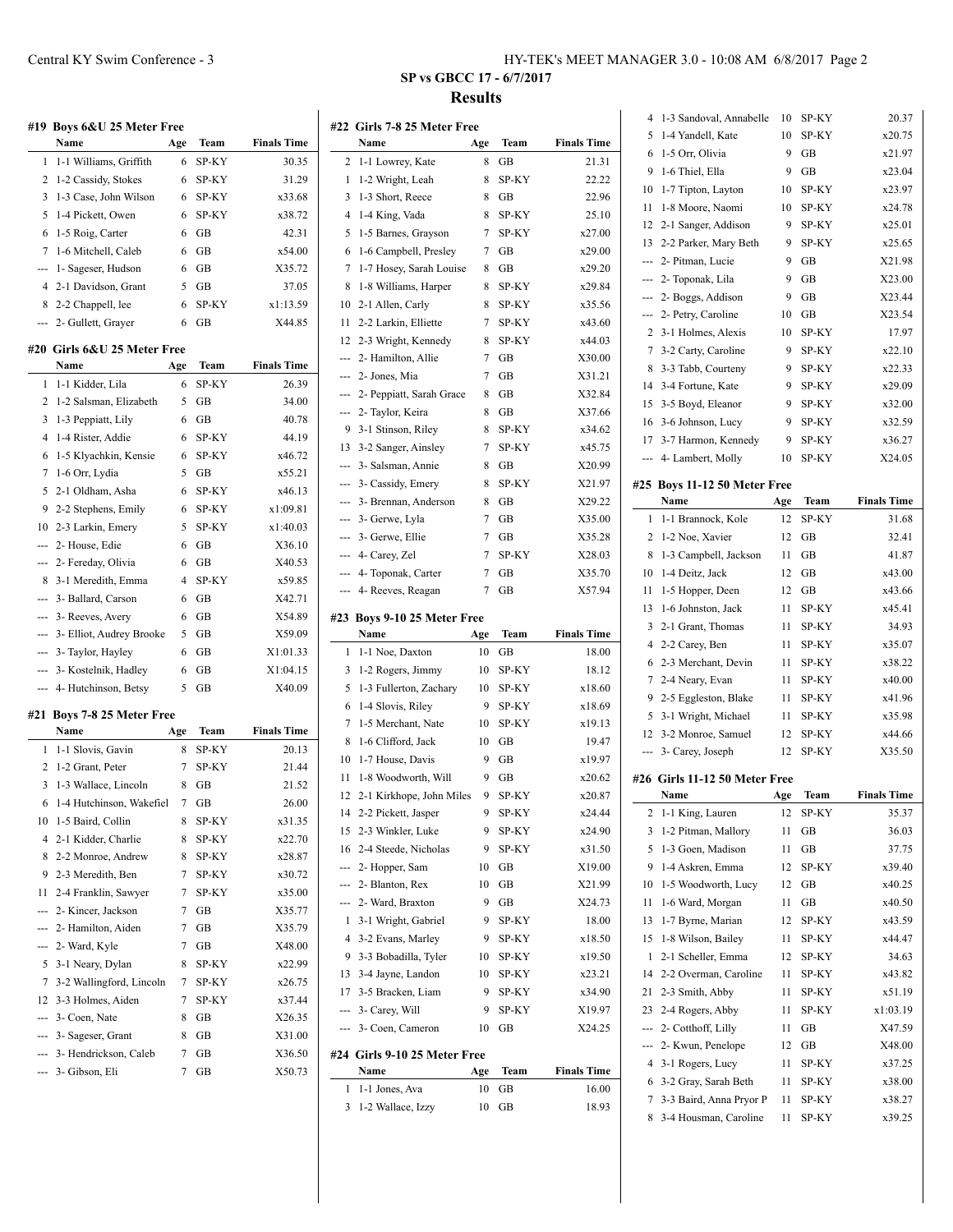## **(#26 Girls 11-12 50 Meter Free)** 3-5 Boyd, Kathleen 11 SP-KY x48.93 3-6 Monroe, Katherine 11 SP-KY x49.75 --- 3- Orr, Celia 11 GB X46.12 --- 3- Huff, Rosalie 12 GB X46.55 4-1 Kirkhope, Avery 11 SP-KY x41.59 16 4-2 Pierce, Vivian 11 SP-KY x44.97 4-3 Flynn, Addison 11 SP-KY x47.19 20 4-4 Allen, Kendall 11 SP-KY  $x50.99$  4-5 Schnelle, Samantha 11 SP-KY x56.00 **#27 Boys 13-14 50 Meter Free Name Age Team Finals Time** 1-1 Brannock, Kaleb 14 SP-KY 30.26 1-2 Grant, James W 13 SP-KY x37.84 1-3 Van Meter, Solomon 13 SP-KY x38.07 2-1 Schnelle, Cameron 14 SP-KY 36.62 **#28 Girls 13-14 50 Meter Free Name Age Team Finals Time** 1-1 Grunwald, Abby 14 SP-KY 32.03 1-2 Jazdzewski, Nina 13 SP-KY x35.25 1-3 Parker, Caroline 14 SP-KY x35.76 1-4 Ward, Caroline 13 GB 38.00 1-5 Beaven, Eden 14 SP-KY x38.38 13 1-6 Regan, Lily 13 GB 41.53 2-1 Cole, Lainey 13 SP-KY x33.25 2-2 Locke, Avery 13 SP-KY x35.24 2-3 Garcia, Chambers 14 SP-KY x36.28 2-4 Wright, Amy 13 SP-KY x38.75 2-5 Kirkhope, Addyson 14 SP-KY x39.00 2-6 Yandell, Allison 13 SP-KY x41.73 2-7 Beaven, Summer 14 SP-KY x46.53 3-1 Gray, Emma Grace 14 SP-KY 32.81 3-2 Wright, Hannah 13 SP-KY x35.82

#### **#29 Boys 50 Meter Free**

|    | Name                     | Age | Team  | <b>Finals Time</b> |
|----|--------------------------|-----|-------|--------------------|
| 2  | 1-1 Locke, Jack          | 15  | SP-KY | 29.16              |
| 3  | 1-2 Ocampo, Nico         | 15  | SP-KY | x32.06             |
| 6  | 1-3 Petter, Hayden       | 15  | SP-KY | x33.03             |
| 8  | 1-4 Barnes, Tristan      | 17  | SP-KY | x35.43             |
| 1  | 2-1 Scanlon, Scott       | 16  | SP-KY | 25.26              |
| 4  | 2-2 Richey, Benjamin     | 16  | SP-KY | x32.29             |
| 5  | 2-3 Thomason, Connor     | 17  | SP-KY | x32.81             |
| 7  | 2-4 Fisher, Will         | 15  | SP-KY | x35.09             |
| 9  | 2-5 Amato, Garrett       | 18  | SP-KY | x36.24             |
| 10 | 2-6 Schneider, David     | 15  | SP-KY | x37.00             |
|    | #30  Girls 50 Meter Free |     |       |                    |
|    | Name                     | Age | Team  | <b>Finals Time</b> |
| 1  | 1-1 Prewitt, Abigail     | 16  | SP-KY | 32.89              |
| 4  | 1-2 Thiel, Anna          | 16  | GB    | 35.28              |
| 5  | 1-3 Wilson, Samantha     | 18  | SP-KY | x35.53             |
| 7  | 1-4 Jazdzewski, Maya     | 17  | SP-KY | x36.60             |
| 8  | 1-5 Helmers, Laney       | 18  | SP-KY | x36.78             |
| 2  | 2-1 Kindy, Lauren        | 14  | SP-KY | 34.19              |

--- 3- Gray, Lucy Kate 13 SP-KY X34.00

#### **SP vs GBCC 17 - 6/7/2017 Results**

 $\overline{\phantom{0}}$ 

 $\overline{a}$ 

| 3                    | 2-2 Wesley, Alexandra                | 15     | SP-KY     | x34.70             |
|----------------------|--------------------------------------|--------|-----------|--------------------|
| 6                    | 2-3 Altwies, Faith                   | 15     | SP-KY     | x36.34             |
| 9                    | 2-4 Bradshaw, Eli                    | 17     | SP-KY     | x37.85             |
| 10                   | 2-5 Sims, Lucy                       | 16     | SP-KY     | x37.94             |
| 11                   | 2-6 Altwies, Grace                   | 18     | SP-KY     | x38.99             |
| 12                   | 2-7 Lambert, Wrennie                 | 15     | SP-KY     | x40.00             |
| 13                   | 2-8 Ocampo, Lexi                     | 15     | SP-KY     | x42.31             |
| #31                  | Boys 6&U 25 Meter Back               |        |           |                    |
|                      | Name                                 | Age    | Team      | <b>Finals Time</b> |
| 1                    | 1-1 Cassidy, Stokes                  | 6      | SP-KY     | 24.37              |
| 2                    | 1-2 Williams, Griffith               | 6      | SP-KY     | 32.44              |
| 3                    | 1-3 Case, John Wilson                | 6      | SP-KY     | x38.78             |
| $\overline{4}$       | 1-4 Sageser, Hudson                  | 6      | GВ        | 38.81              |
| 5                    | 1-5 Pickett, Owen                    | 6      | SP-KY     | x47.63             |
| 6                    | 1-6 Roig, Carter                     | 6      | GВ        | 49.00              |
| 7                    | 1-7 Mitchell, Caleb                  | 6      | GB        | x1:11.22           |
| 8                    | 1-8 Davidson, Grant                  | 5      | GB        | x1:23.06           |
| ---                  | 2- Shrewsbury, Austin                | 5      | GВ        | X48.37             |
|                      | #32 Girls 6&U 25 Meter Back          |        |           |                    |
|                      | Name                                 | Age    | Team      | <b>Finals Time</b> |
| 1                    | 1-1 Kidder, Lila                     | 6      | SP-KY     | 31.64              |
| 2                    | 1-2 Peppiatt, Lily                   | 6      | GВ        | 41.00              |
| 3                    | 1-3 House, Edie                      | 6      | GВ        | 42.27              |
| $\overline{4}$       | 1-4 Klyachkin, Kensie                | 6      | SP-KY     | x1:05.00           |
| ---                  | 2- Fereday, Olivia                   | 6      | GB        | X45.23             |
| ---                  | 2- Ballard, Carson                   | 6      | GB        | X48.04             |
| ---                  | 2- Taylor, Hayley                    | 6      | GB        | X59.00             |
| ---                  | 2- Reeves, Avery                     | 6      | GВ        | X1:03.28           |
|                      |                                      |        |           |                    |
| $\overline{4}$       | 3-1 Meredith, Emma                   | 4      | SP-KY     | 1:05.00            |
| ---                  | 3- Salsman, Elizabeth                | 5      | GВ        | X48.72             |
| ---                  | 3- Orr, Lydia                        | 5      | GB        | X57.36             |
|                      | #33 Boys 7-8 25 Meter Back           |        |           |                    |
|                      | Name                                 | Age    | Team      | <b>Finals Time</b> |
| 1                    | 1-1 Grant, Peter                     | 7      | SP-KY     | 24.53              |
| 2                    | 1-2 Wallace, Lincoln                 | 8      | GВ        | 28.13              |
| 3                    | 1-3 Kidder, Charlie                  | 8      | SP-KY     | 31.07              |
| 5                    | 1-4 Coen, Nate                       | 8      | <b>GB</b> | 33.31              |
| 6                    | 1-5 Franklin, Sawyer                 | 7      | SP-KY     | x34.70             |
| 8                    | 1-6 Kincer, Jackson                  | 7      | GВ        | x35.00             |
| 7                    | 2-1 Baird, Collin                    | 8      | SP-KY     | x34.91             |
| 9                    | 2-2 Wallingford, Lincoln             | 7      | SP-KY     | x40.53             |
| 10                   | 2-3 Monroe, Andrew                   | 8      | SP-KY     | x43.78             |
| 11                   | 2-4 Meredith. Ben                    | 7      | SP-KY     | x47.25             |
| ---                  | 2- Sageser, Grant                    | 8      | GВ        | X38.87             |
| ---                  | 2- Hamilton, Aiden                   | 7      | GB        | X47.67             |
| ---                  | 2- Hendrickson, Caleb                | 7      | GB        | X50.00             |
| ---                  | 2- Ward, Kyle                        | 7      | GВ        | X1:14.15           |
|                      | 4 3-1 Neary, Dylan                   | 8      | SP-KY     | x32.32             |
|                      | --- 3- Slovis, Gavin                 | 8      | SP-KY     | X26.09             |
|                      | --- 3- Gibson, Eli                   | 7      | GB        | X1:02.53           |
|                      | #34 Girls 7-8 25 Meter Back          |        |           |                    |
|                      | Name                                 | Age    | Team      | <b>Finals Time</b> |
| 2                    | 1-1 Lowrey, Kate                     | 8      | GВ        | 26.42              |
| $\mathbf{1}$<br>$*3$ | 1-2 Wright, Leah<br>1-3 Short, Reece | 8<br>8 | SP-KY     | 26.75<br>29.00     |

| *3  | 1-4 Carey, Zel               | 7   | SP-KY | 29.13              |
|-----|------------------------------|-----|-------|--------------------|
| 5   | 1-5 Cassidy, Emery           | 8   | SP-KY | x29.74             |
| 8   | 1-6 Barnes, Grayson          | 7   | SP-KY | x32.81             |
| 9   | 1-7 Campbell, Presley        | 7   | GВ    | x33.37             |
| 11  | 1-8 Hamilton, Allie          | 7   | GВ    | x36.28             |
| 6   | 2-1 Allen, Carly             | 8   | SP-KY | x31.00             |
| 7   | 2-2 King, Vada               | 8   | SP-KY | x32.42             |
| 10  | 2-3 Wright, Kennedy          | 8   | SP-KY | x33.81             |
| --- | 2- Salsman, Annie            | 8   | GВ    | X25.94             |
| --- | 2- Toponak, Carter           | 7   | GB    | X41.25             |
| --- | 2- Jones, Mia                | 7   | GВ    | X43.00             |
| --- | 2- Gerwe, Lyla               | 7   | GВ    | X45.69             |
| 12  | 3-1 Stinson, Riley           | 8   | SP-KY | x45.00             |
| --- | 3- Peppiatt, Sarah Grace     | 8   | GВ    | X32.00             |
| --- | 3- Brennan, Anderson         | 8   | GВ    | X37.40             |
| --- | 3- Gerwe, Ellie              | 7   | GB    | X38.38             |
| --- | 3- Williams, Harper          | 8   | SP-KY | X40.72             |
| --- | 3- Reeves, Reagan            | 7   | GВ    | X42.22             |
| --- | 3- Taylor, Keira             | 8   | GВ    | X43.00             |
| --- | 4- Petry, Anabelle           | 8   | GB    | X33.08             |
|     |                              |     |       |                    |
|     | #35 Boys 9-10 25 Meter Back  |     |       |                    |
|     | Name                         | Age | Team  | <b>Finals Time</b> |
| 1   | 1-1 Clifford, Jack           | 10  | GВ    | 22.00              |
| 2   | 1-2 Carey, Will              | 9   | SP-KY | 22.87              |
| 4   | 1-3 Noe, Daxton              | 10  | GВ    | 24.53              |
| 3   | 1-4 Merchant, Nate           | 10  | SP-KY | 24.84              |
| 6   | 1-5 Blanton, Rex             | 10  | GВ    | x25.82             |
| 7   | 1-6 Hopper, Sam              | 10  | GВ    | x26.78             |
| 10  | 1-7 Winkler, Luke            | 9   | SP-KY | x30.18             |
| 13  | 1-8 Bracken, Liam            | 9   | SP-KY | x34.78             |
| 8   | 2-1 Evans, Marley            | 9   | SP-KY | x27.34             |
| 11  | 2-2 Kirkhope, John Miles     | 9   | SP-KY | x31.34             |
| 12  | 2-3 Steede, Nicholas         | 9   | SP-KY | x33.91             |
| 14  | 2-4 Pickett, Jasper          | 9   | SP-KY | x45.00             |
| --- | 2- Coen, Cameron             | 10  | GB    | X25.00             |
| --- | 2- House, Davis              | 9   | GB    | X28.29             |
| --- | 2- Ward, Braxton             | 9   | GB    | X33.09             |
| 5   |                              | 10  | SP-KY | x24.94             |
| 9   | 3-1 Bobadilla, Tyler         |     |       |                    |
|     | 3-2 Jayne, Landon            | 10  | SP-KY | x28.90             |
|     | --- 3- Rogers, Jimmy         | 10  | SP-KY | X23.41             |
|     | --- 3- Fullerton, Zachary    | 10  | SP-KY | X24.28             |
| --- | 3- Slovis, Riley             | 9   | SP-KY | X25.78             |
| --- | 3- Wright, Gabriel           | 9   | SP-KY | X26.00             |
|     | #36 Girls 9-10 25 Meter Back |     |       |                    |
|     | Name                         | Age | Team  | <b>Finals Time</b> |
| 1   | 1-1 Jones, Ava               | 10  | GB    | 22.53              |
| 2   | 1-2 Sandoval, Annabelle      | 10  | SP-KY | 26.64              |
| 3   | 1-3 Tipton, Layton           | 10  | SP-KY | 27.53              |
| 4   | 1-4 Sanger, Addison          | 9   | SP-KY | x27.63             |
| 5   | 1-5 Thiel, Ella              | 9   | GB    | 28.00              |
| 12  | 1-6 Toponak, Lila            | 9   | GВ    | x32.00             |
| 14  | 1-7 Boggs, Addison           | 9   | GВ    | x33.22             |
| 8   | 2-1 Lambert, Molly           | 10  | SP-KY | x29.76             |
| 11  | 2-2 Moore, Naomi             | 10  | SP-KY | x30.84             |
| 13  | 2-3 Parker, Mary Beth        | 9   | SP-KY | x32.19             |
| 16  | 2-4 Harmon, Kennedy          | 9   | SP-KY | x46.43             |
|     |                              |     |       |                    |
|     |                              |     |       |                    |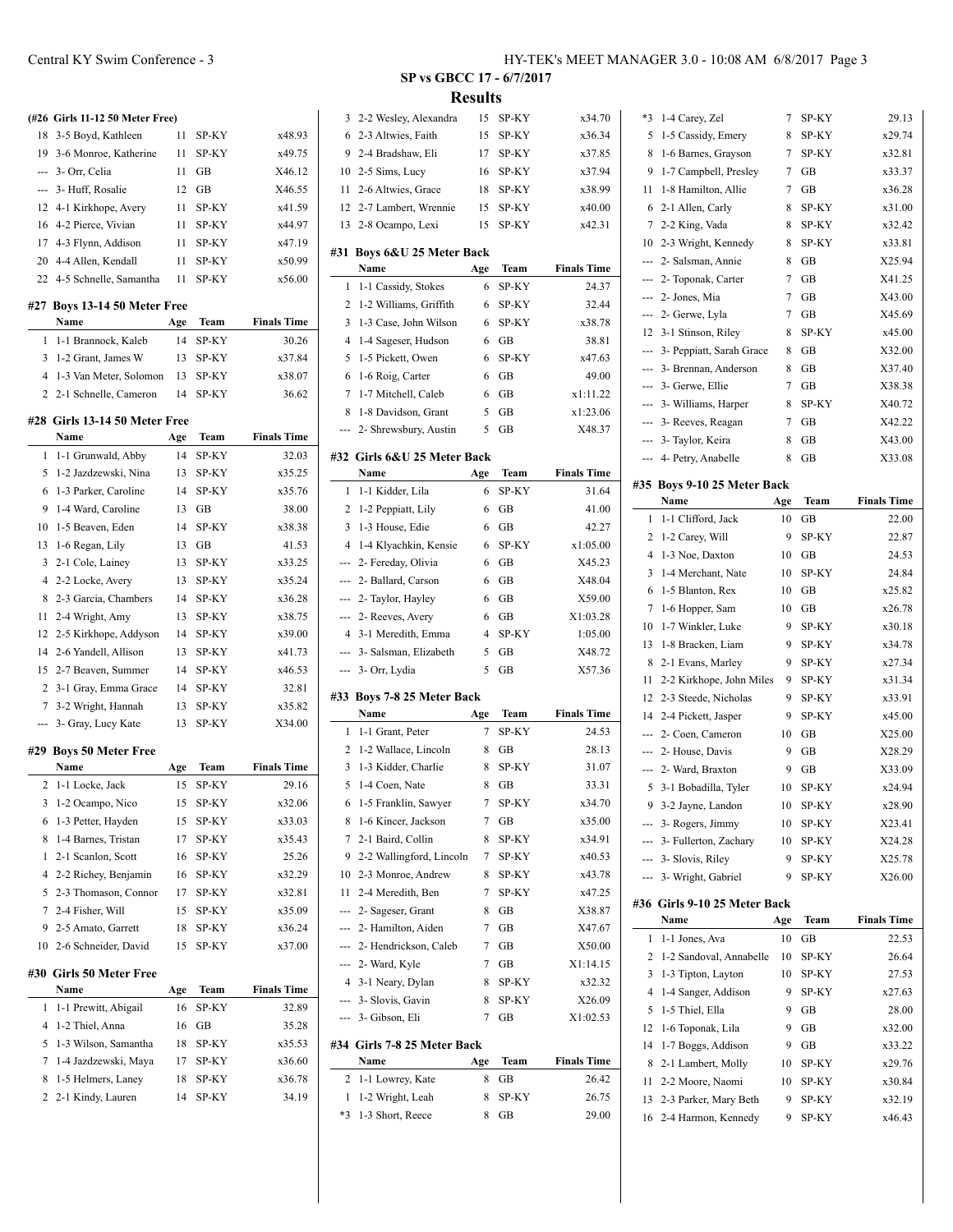|                | (#36 Girls 9-10 25 Meter Back) |     |              |                    |
|----------------|--------------------------------|-----|--------------|--------------------|
| ---            | 2- Orr, Olivia                 | 9   | GB           | X24.15             |
| ---            | 2- Petry, Caroline             | 10  | GB           | X27.33             |
| 6              | 3-1 Tabb, Courteny             | 9   | SP-KY        | x28.66             |
| $\tau$         | 3-2 Carty, Caroline            | 9   | SP-KY        | x29.07             |
| 9              | 3-3 Fortune, Kate              | 9   | SP-KY        | x30.00             |
| 10             | 3-4 Johnson, Lucy              | 9   | SP-KY        | x30.41             |
| 15             | 3-5 Boyd, Eleanor              | 9   | SP-KY        | x45.65             |
| $\overline{a}$ | 3- Yandell, Kate               | 10  | SP-KY        | X24.00             |
| ---            | 3- Holmes, Alexis              | 10  | SP-KY        | X24.35             |
|                | #37 Boys 11-12 50 Meter Back   |     |              |                    |
|                | Name                           | Age | Team         | <b>Finals Time</b> |
| 1              | 1-1 Brannock, Kole             | 12  | SP-KY        | 37.19              |
| 3              | 1-2 Carey, Joseph              | 12  | SP-KY        | x41.69             |
| 5              | 1-3 Askren, Walt               | 12  | SP-KY        | x44.44             |
| 6              | 1-4 Wright, Michael            | 11  | SP-KY        | x45.25             |
| 7              | 1-5 Campbell, Jackson          | 11  | GB           | 49.00              |
| 9              | 1-6 Hopper, Deen               | 12  | GВ           | 51.25              |
| 12             | 1-7 Deitz, Jack                | 12  | GB           | x55.51             |
| $\overline{c}$ | 2-1 Carey, Ben                 | 11  | SP-KY        | 41.00              |
| 4              | 2-2 Eggleston, Blake           | 11  | SP-KY        | x43.84             |
| 8              | 2-3 Merchant, Devin            | 11  | SP-KY        | x49.40             |
| 10             | 2-4 Johnston, Jack             | 11  | SP-KY        | x52.27             |
| 11             | 2-5 Neary, Evan                | 11  | SP-KY        | x53.14             |
| ---            | 3- Grant, Thomas               | 11  | SP-KY        | X42.65             |
|                | #38 Girls 11-12 50 Meter Back  |     |              |                    |
|                | Name                           | Age | Team         | <b>Finals Time</b> |
| 1              | 1-1 Scheller, Emma             | 12  | SP-KY        | 40.12              |
| 2              | 1-2 Pitman, Mallory            | 11  | GВ           | 44.00              |
| 4              | 1-3 King, Lauren               | 12  | <b>SP-KY</b> | x46.47             |
| 5              | 1-4 Goen, Madison              | 11  | GB           | 47.60              |
| $\overline{7}$ | 1-5 Woodworth, Lucy            | 12  | GB           | x50.25             |
| 9              | 1-6 Housman, Caroline          | 11  | SP-KY        | x52.75             |
| 10             | 1-7 Byrne, Marian              | 12  | SP-KY        | x54.57             |
| 21             | 1-8 Cotthoff, Lilly            | 11  | GB           | x1:19.93           |
| 6              | 2-1 Kirkhope, Avery            | 11  | SP-KY        | x49.66             |
| 11             | 2-2 Wilson, Bailey             | 11  | SP-KY        | x57.28             |
| 13             | 2-3 Pierce, Vivian             | 11  | SP-KY        | x57.67             |

 2-4 Monroe, Katherine 11 SP-KY x1:00.28 --- 2- Orr, Celia 11 GB X57.05 --- 2- Kwun, Penelope 12 GB X58.75 --- 2- Huff, Rosalie 12 GB X1:01.00 3-1 Rogers, Lucy 11 SP-KY 45.59 3-2 Baird, Anna Pryor P 11 SP-KY x51.00 3-3 Overman, Caroline 11 SP-KY x57.43 3-4 Smith, Abby 11 SP-KY x59.62 3-5 Boyd, Kathleen 11 SP-KY x1:04.00 3-6 Schnelle, Samantha 11 SP-KY x1:07.81 3-7 Rogers, Abby 11 SP-KY x1:19.19 17 4-1 Allen, Kendall 11 SP-KY x1:04.44 4-2 Flynn, Addison 11 SP-KY x1:05.40 --- 4- Gray, Sarah Beth 11 SP-KY X48.66 --- 4- Askren, Emma 12 SP-KY X55.26

### Central KY Swim Conference - 3 HY-TEK's MEET MANAGER 3.0 - 10:08 AM 6/8/2017 Page 4

#### **SP vs GBCC 17 - 6/7/2017 Results**

 $\overline{a}$ 

|                | #39 Boys 13-14 50 Meter Back   |           |       |                    |
|----------------|--------------------------------|-----------|-------|--------------------|
|                | Name                           | Age<br>14 | Team  | <b>Finals Time</b> |
| 1              | 1-1 Brannock, Kaleb            |           | SP-KY | 34.83              |
| 2              | 1-2 Van Meter, Solomon         | 13        | SP-KY | 47.22              |
| 3              | 1-3 Grant, James W             | 13        | SP-KY | x47.44             |
| $\overline{4}$ | 1-4 Schnelle, Cameron          | 14        | SP-KY | x54.25             |
|                | #40  Girls 13-14 50 Meter Back |           |       |                    |
|                | Name                           | Age       | Team  | <b>Finals Time</b> |
| 5              | 1-1 Locke, Avery               | 13        | SP-KY | x42.77             |
| 7              | 1-2 Garcia, Chambers           | 14        | SP-KY | x45.56             |
| 8              | 1-3 Wright, Hannah             | 13        | SP-KY | x46.47             |
| 10             | 1-4 Ward, Caroline             | 13        | GB    | 48.83              |
| 1              | 2-1 Gray, Emma Grace           | 14        | SP-KY | 37.03              |
| 6              | 2-2 Wright, Amy                | 13        | SP-KY | x44.40             |
| 9              | 2-3 Kirkhope, Addyson          | 14        | SP-KY | x48.69             |
| 11             | 2-4 Beaven, Summer             | 14        | SP-KY | x49.67             |
| 12             | 2-5 Yandell, Allison           | 13        | SP-KY | x54.47             |
| 2              | 3-1 Kindy, Lauren              | 14        | SP-KY | 38.32              |
| 3              | 3-2 Cole, Lainey               | 13        | SP-KY | x40.04             |
| $\overline{4}$ | 3-3 Gray, Lucy Kate            | 13        | SP-KY | x42.39             |
| ---            | 3- Grunwald, Abby              | 14        | SP-KY | X36.63             |
| ---            | 3- Parker, Caroline            | 14        | SP-KY | X45.00             |
|                |                                |           |       |                    |
| #41            | <b>Boys 50 Meter Back</b>      |           |       |                    |
|                | Name                           | Age       | Team  | <b>Finals Time</b> |
| 2              | 1-1 Locke, Jack                | 15        | SP-KY | 35.28              |
| 3              | 1-2 Ocampo, Nico               | 15        | SP-KY | x35.62             |
| $\overline{4}$ | 1-3 Barnes, Tristan            | 17        | SP-KY | x38.92             |
| ---            | 1- Thomason, Connor            | 17        | SP-KY | DQ                 |
| 1              | 2-1 Scanlon, Scott             | 16        | SP-KY | 31.03              |
| 5              | 2-2 Fisher, Will               | 15        | SP-KY | x40.69             |
| 6              | 2-3 Richey, Benjamin           | 16        | SP-KY | x40.92             |
| 7              | 2-4 Schneider, David           | 15        | SP-KY | x49.31             |
| ---            | 2- Petter, Hayden              | 15        | SP-KY | X38.43             |
| #42            | <b>Girls 50 Meter Back</b>     |           |       |                    |
|                | Name                           | Age       | Team  | <b>Finals Time</b> |
| 1              | 1-1 Wesley, Alexandra          | 15        | SP-KY | 40.13              |
| 2              | 1-2 Thiel, Anna                | 16        | GB    | 43.53              |
|                | 3 1-3 Altwies, Faith           | 15        | SP-KY | 44.40              |
| 4              | 1-4 Sims, Lucy                 | 16        | SP-KY | x44.59             |
| 7              | 1-5 Altwies, Grace             | 18        | SP-KY | x49.34             |
| 5              | 2-1 Wilson, Samantha           | 18        | SP-KY | x45.16             |
| 6              | 2-2 Ocampo, Lexi               | 15        | SP-KY | x48.07             |
|                | --- 2- Prewitt, Abigail        | 16        | SP-KY | X43.47             |
|                | --- 2- Jazdzewski, Maya        | 17        | SP-KY | X44.71             |
|                | --- 2- Helmers, Laney          | 18        | SP-KY | X45.69             |
|                | #43 Boys 8&U 25 Meter Fly      |           |       |                    |
|                | Name                           | Age       | Team  | <b>Finals Time</b> |
| 1              | 1-1 Kidder, Charlie            | 8         | SP-KY | 27.75              |
| 2              | 1-2 Slovis, Gavin              | 8         | SP-KY | 27.94              |
| 3              | 1-3 Wallace, Lincoln           | 8         | GВ    | 32.95              |
| 5              | 1-4 Grant, Peter               | 7         | SP-KY | x35.59             |
| 4              | 2-1 Neary, Dylan               | 8         | SP-KY | x34.68             |
| 6              | 2-2 Monroe, Andrew             | 8         | SP-KY | x36.58             |
| 7              | 2-3 Franklin, Sawyer           | 7         | SP-KY | x40.10             |
|                |                                |           |       |                    |

| ---<br>3<br>---<br>2<br>3<br>4<br>5<br>6<br>7<br>---<br>8<br>10 | 3-1 Wright, Gabriel<br>10 3-2 Jayne, Landon<br>--- 3- Bobadilla, Tyler<br>3- Merchant, Nate<br>#46 Girls 9-10 25 Meter Fly<br>Name<br>1-1 Yandell, Kate<br>1-2 Wallace, Izzy<br>1-3 Thiel, Ella<br>1-4 Orr, Olivia<br>1-5 Tipton, Layton<br>1-6 Lambert, Molly<br>1- Pitman, Lucie<br>2-1 Parker, Mary Beth<br>2-2 Harmon, Kennedy<br>2- Jones, Ava | 9<br>9<br>10<br>10<br>10<br>Age<br>10<br>10<br>9<br>9<br>10<br>10<br>9<br>9<br>9<br>10 | $\overline{GB}$<br>SP-KY<br>SP-KY<br>SP-KY<br>SP-KY<br>Team<br>SP-KY<br>GВ<br>GВ<br>GB<br>SP-KY<br>SP-KY<br>GВ<br>SP-KY<br>SP-KY<br>GВ | X36.36<br>x22.03<br>x35.59<br>X20.12<br>X24.92<br><b>Finals Time</b><br>23.41<br>23.66<br>26.87<br>x27.79<br>x29.98<br>x31.15<br>DQ<br>x32.50<br>x45.69<br>X24.90 |
|-----------------------------------------------------------------|-----------------------------------------------------------------------------------------------------------------------------------------------------------------------------------------------------------------------------------------------------------------------------------------------------------------------------------------------------|----------------------------------------------------------------------------------------|----------------------------------------------------------------------------------------------------------------------------------------|-------------------------------------------------------------------------------------------------------------------------------------------------------------------|
|                                                                 |                                                                                                                                                                                                                                                                                                                                                     |                                                                                        |                                                                                                                                        |                                                                                                                                                                   |
|                                                                 |                                                                                                                                                                                                                                                                                                                                                     |                                                                                        |                                                                                                                                        |                                                                                                                                                                   |
|                                                                 |                                                                                                                                                                                                                                                                                                                                                     |                                                                                        |                                                                                                                                        |                                                                                                                                                                   |
|                                                                 |                                                                                                                                                                                                                                                                                                                                                     |                                                                                        |                                                                                                                                        |                                                                                                                                                                   |
|                                                                 |                                                                                                                                                                                                                                                                                                                                                     |                                                                                        |                                                                                                                                        |                                                                                                                                                                   |
|                                                                 |                                                                                                                                                                                                                                                                                                                                                     |                                                                                        |                                                                                                                                        |                                                                                                                                                                   |
|                                                                 |                                                                                                                                                                                                                                                                                                                                                     |                                                                                        |                                                                                                                                        |                                                                                                                                                                   |
|                                                                 |                                                                                                                                                                                                                                                                                                                                                     |                                                                                        |                                                                                                                                        |                                                                                                                                                                   |
|                                                                 |                                                                                                                                                                                                                                                                                                                                                     |                                                                                        |                                                                                                                                        |                                                                                                                                                                   |
|                                                                 |                                                                                                                                                                                                                                                                                                                                                     |                                                                                        |                                                                                                                                        |                                                                                                                                                                   |
|                                                                 |                                                                                                                                                                                                                                                                                                                                                     |                                                                                        |                                                                                                                                        |                                                                                                                                                                   |
|                                                                 |                                                                                                                                                                                                                                                                                                                                                     |                                                                                        |                                                                                                                                        |                                                                                                                                                                   |
|                                                                 |                                                                                                                                                                                                                                                                                                                                                     |                                                                                        |                                                                                                                                        |                                                                                                                                                                   |
|                                                                 |                                                                                                                                                                                                                                                                                                                                                     |                                                                                        |                                                                                                                                        |                                                                                                                                                                   |
|                                                                 |                                                                                                                                                                                                                                                                                                                                                     |                                                                                        |                                                                                                                                        |                                                                                                                                                                   |
|                                                                 |                                                                                                                                                                                                                                                                                                                                                     |                                                                                        |                                                                                                                                        |                                                                                                                                                                   |
|                                                                 |                                                                                                                                                                                                                                                                                                                                                     |                                                                                        |                                                                                                                                        |                                                                                                                                                                   |
|                                                                 | 2- Ward, Braxton                                                                                                                                                                                                                                                                                                                                    |                                                                                        |                                                                                                                                        |                                                                                                                                                                   |
| ---                                                             | 2- Coen, Cameron                                                                                                                                                                                                                                                                                                                                    | 10                                                                                     | GВ                                                                                                                                     | X28.78                                                                                                                                                            |
| 12                                                              | 2-4 Pickett, Jasper                                                                                                                                                                                                                                                                                                                                 | 9                                                                                      | SP-KY                                                                                                                                  | x39.12                                                                                                                                                            |
| 11                                                              | 2-3 Winkler, Luke                                                                                                                                                                                                                                                                                                                                   | 9                                                                                      | SP-KY                                                                                                                                  | x37.34                                                                                                                                                            |
| 9                                                               | 2-2 Kirkhope, John Miles                                                                                                                                                                                                                                                                                                                            | 9                                                                                      | SP-KY                                                                                                                                  | x34.93                                                                                                                                                            |
| 6                                                               | 2-1 Evans, Marley                                                                                                                                                                                                                                                                                                                                   | 9                                                                                      | SP-KY                                                                                                                                  | x23.84                                                                                                                                                            |
| ---                                                             | 1- Woodworth, Will                                                                                                                                                                                                                                                                                                                                  | 9                                                                                      | GВ                                                                                                                                     | DQ                                                                                                                                                                |
| ---                                                             | 1- Clifford, Jack                                                                                                                                                                                                                                                                                                                                   | 10                                                                                     | GB                                                                                                                                     | DQ                                                                                                                                                                |
| 8                                                               | 1-6 Blanton, Rex                                                                                                                                                                                                                                                                                                                                    | 10                                                                                     | GB                                                                                                                                     | 30.13                                                                                                                                                             |
| 7                                                               | 1-5 Slovis, Riley                                                                                                                                                                                                                                                                                                                                   | 9                                                                                      | SP-KY                                                                                                                                  | x27.03                                                                                                                                                            |
| 5                                                               | 1-4 House, Davis                                                                                                                                                                                                                                                                                                                                    | 9                                                                                      | GВ                                                                                                                                     | 23.35                                                                                                                                                             |
| 4                                                               | 1-3 Carey, Will                                                                                                                                                                                                                                                                                                                                     | 9                                                                                      | SP-KY                                                                                                                                  | x23.13                                                                                                                                                            |
| 2                                                               | 1-2 Rogers, Jimmy                                                                                                                                                                                                                                                                                                                                   | 10                                                                                     | SP-KY                                                                                                                                  | 22.02                                                                                                                                                             |
| 1                                                               | 1-1 Fullerton, Zachary                                                                                                                                                                                                                                                                                                                              | 10                                                                                     | SP-KY                                                                                                                                  | 21.41                                                                                                                                                             |
|                                                                 | Name                                                                                                                                                                                                                                                                                                                                                | Age                                                                                    | Team                                                                                                                                   | <b>Finals Time</b>                                                                                                                                                |
|                                                                 | #45 Boys 9-10 25 Meter Fly                                                                                                                                                                                                                                                                                                                          |                                                                                        |                                                                                                                                        |                                                                                                                                                                   |
| ---                                                             | 3- Gerwe, Ellie                                                                                                                                                                                                                                                                                                                                     | $\overline{7}$                                                                         | <b>GB</b>                                                                                                                              | XDQ                                                                                                                                                               |
| $\cdots$                                                        | 3- Gerwe, Lyla                                                                                                                                                                                                                                                                                                                                      | 7                                                                                      | GВ                                                                                                                                     | X47.25                                                                                                                                                            |
| ---                                                             | 2- Brennan, Anderson                                                                                                                                                                                                                                                                                                                                | 8                                                                                      | GB                                                                                                                                     | <b>XDQ</b>                                                                                                                                                        |
| ---                                                             | 2- Taylor, Keira                                                                                                                                                                                                                                                                                                                                    | 8                                                                                      | GB                                                                                                                                     | X52.84                                                                                                                                                            |
| ---                                                             | 2- Jones, Mia                                                                                                                                                                                                                                                                                                                                       | 7                                                                                      | GВ                                                                                                                                     | X42.16                                                                                                                                                            |
| 9                                                               | 2-2 Allen, Carly                                                                                                                                                                                                                                                                                                                                    | 8                                                                                      | SP-KY                                                                                                                                  | x45.28                                                                                                                                                            |
| 8                                                               | 2-1 Carey, Zel                                                                                                                                                                                                                                                                                                                                      | 7                                                                                      | SP-KY                                                                                                                                  | x38.82                                                                                                                                                            |
| 10                                                              | 1-8 Toponak, Carter                                                                                                                                                                                                                                                                                                                                 | 7                                                                                      | GВ                                                                                                                                     | x47.49                                                                                                                                                            |
| 7                                                               | 1-7 Peppiatt, Sarah Grace                                                                                                                                                                                                                                                                                                                           | 8                                                                                      | GВ                                                                                                                                     | x38.50                                                                                                                                                            |
| 6                                                               | 1-6 Campbell, Presley                                                                                                                                                                                                                                                                                                                               | 7                                                                                      | GВ                                                                                                                                     | 36.78                                                                                                                                                             |
| 5                                                               | 1-5 Williams, Harper                                                                                                                                                                                                                                                                                                                                | 8                                                                                      | SP-KY                                                                                                                                  | x34.03                                                                                                                                                            |
| 4                                                               | 1-4 Barnes, Grayson                                                                                                                                                                                                                                                                                                                                 | 7                                                                                      | SP-KY                                                                                                                                  | x33.66                                                                                                                                                            |
| 3                                                               | 1-3 Cassidy, Emery                                                                                                                                                                                                                                                                                                                                  | 8                                                                                      | SP-KY                                                                                                                                  | 33.59                                                                                                                                                             |
| 2                                                               | 1-2 Hosey, Sarah Louise                                                                                                                                                                                                                                                                                                                             | 8                                                                                      | GВ                                                                                                                                     | 28.48                                                                                                                                                             |
| 1                                                               | 1-1 Wright, Leah                                                                                                                                                                                                                                                                                                                                    | 8                                                                                      | SP-KY                                                                                                                                  | 23.29                                                                                                                                                             |
|                                                                 | Name                                                                                                                                                                                                                                                                                                                                                | Age                                                                                    | Team                                                                                                                                   | <b>Finals Time</b>                                                                                                                                                |
|                                                                 | #44 Girls 8&U 25 Meter Fly                                                                                                                                                                                                                                                                                                                          |                                                                                        |                                                                                                                                        |                                                                                                                                                                   |
| ---                                                             | 3- Williams, Griffith                                                                                                                                                                                                                                                                                                                               | 6                                                                                      | SP-KY                                                                                                                                  | DQ                                                                                                                                                                |
| ---                                                             | 3- Hamilton, Aiden                                                                                                                                                                                                                                                                                                                                  | 7                                                                                      | GВ                                                                                                                                     | X57.80                                                                                                                                                            |
| $\overline{a}$                                                  | 2- Black, Robert                                                                                                                                                                                                                                                                                                                                    | 7                                                                                      | GВ                                                                                                                                     | <b>XDO</b>                                                                                                                                                        |
|                                                                 | 2- Gibson, Eli                                                                                                                                                                                                                                                                                                                                      | 7                                                                                      | GВ                                                                                                                                     | XDQ                                                                                                                                                               |
| ---                                                             | 2- Hendrickson, Caleb                                                                                                                                                                                                                                                                                                                               | 7                                                                                      | GВ                                                                                                                                     | X40.85                                                                                                                                                            |
| ---                                                             | 2-4 Wallingford, Lincoln                                                                                                                                                                                                                                                                                                                            | 7                                                                                      | SP-KY                                                                                                                                  | x40.97                                                                                                                                                            |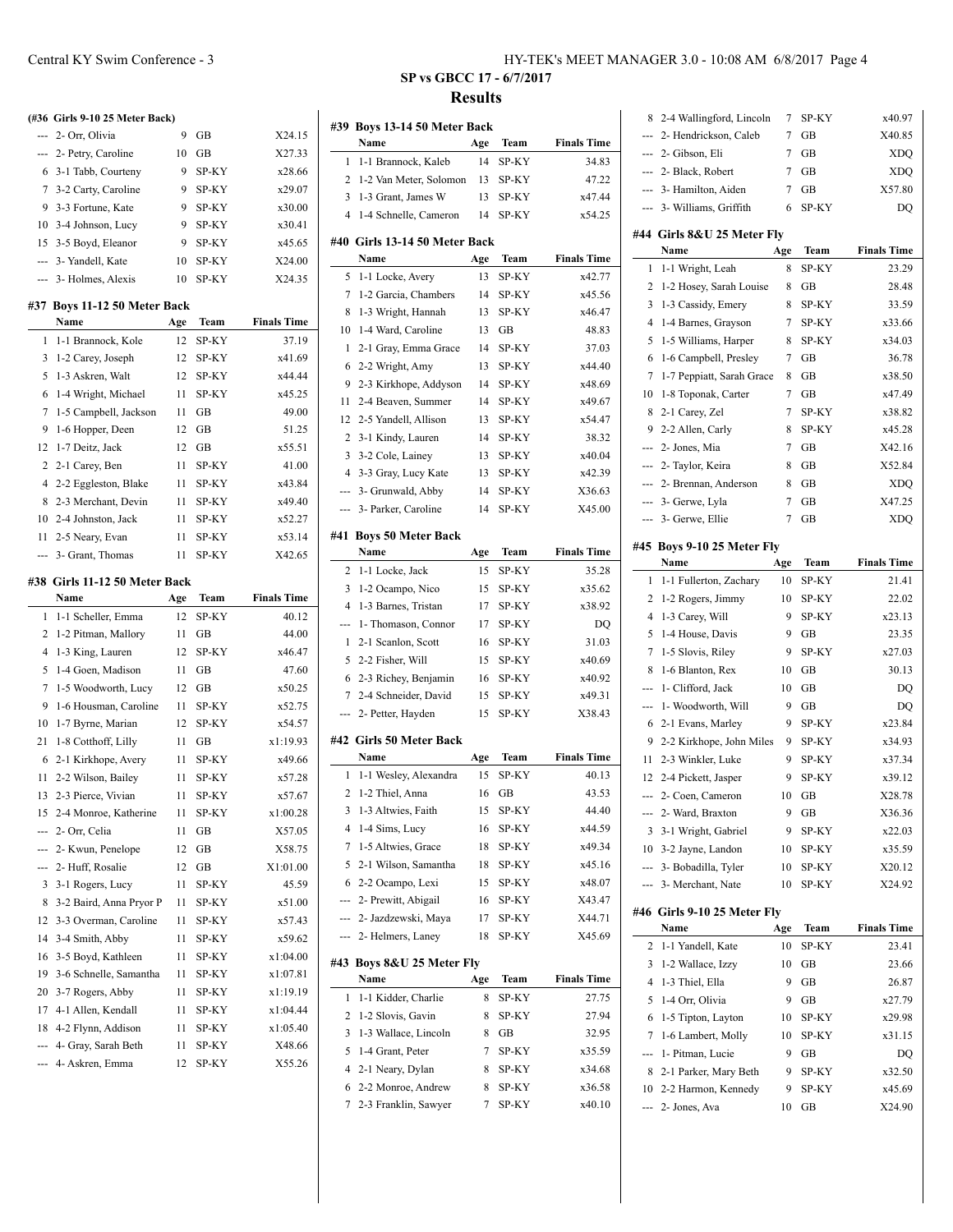|              | (#46 Girls 9-10 25 Meter Fly)       |     |       |                    |
|--------------|-------------------------------------|-----|-------|--------------------|
| ---          | 2- Petry, Caroline                  | 10  | GB    | X33.72             |
|              | --- 2- Toponak, Lila                | 9   | GB    | X34.32             |
|              | --- 2- Fortune, Kate                | 9   | SP-KY | DQ                 |
| $\mathbf{1}$ | 3-1 Holmes, Alexis                  | 10  | SP-KY | 22.19              |
| 9            | 3-2 Carty, Caroline                 | 9   | SP-KY | x33.32             |
|              | --- 3- Sandoval, Annabelle          | 10  | SP-KY | X27.57             |
| ---          | 3- Tabb, Courteny                   | 9   | SP-KY | X35.06             |
|              |                                     |     |       |                    |
|              | #47 Boys 11-12 50 Meter Fly<br>Name | Age | Team  | <b>Finals Time</b> |
| 1            | 1-1 Brannock, Kole                  | 12  | SP-KY | 35.78              |
| 2            | 1-2 Noe, Xavier                     | 12  | GB    | 39.28              |
| 7            | 1-3 Merchant, Devin                 | 11  | SP-KY | x46.75             |
| 8            | 1-4 Carey, Joseph                   | 12  | SP-KY | x47.84             |
| 9            | 1-5 Deitz, Jack                     | 12  | GВ    | 54.39              |
| 3            | 2-1 Carey, Ben                      | 11  | SP-KY | 39.59              |
| 4            |                                     | 11  | SP-KY | x40.03             |
| 5            | 2-2 Grant, Thomas                   |     |       | x45.72             |
|              | 2-3 Eggleston, Blake                | 11  | SP-KY |                    |
| 6            | 2-4 Wright, Michael                 | 11  | SP-KY | x46.32             |
| 10           | 2-5 Neary, Evan                     | 11  | SP-KY | x56.07             |
| 11           | 2-6 Johnston, Jack                  | 11  | SP-KY | x1:03.33           |
| ---          | 3- Askren, Walt                     | 12  | SP-KY | X43.88             |
| #48          | Girls 11-12 50 Meter Fly            |     |       |                    |
|              | Name                                | Age | Team  | <b>Finals Time</b> |
| 2            | 1-1 King, Lauren                    | 12  | SP-KY | 42.31              |
| 6            | 1-2 Wilson, Bailey                  | 11  | SP-KY | x53.50             |
| 8            | 1-3 Ward, Morgan                    | 11  | GВ    | 55.69              |
| 10           | 1-4 Askren, Emma                    | 12  | SP-KY | x58.25             |
| 12           | 1-5 Kwun, Penelope                  | 12  | GВ    | 1:00.82            |
| 14           | 1-6 Cotthoff, Lilly                 | 11  | GВ    | x1:02.59           |
| 15           | 1-7 Pierce, Vivian                  | 11  | SP-KY | x1:04.00           |
| 17           | 1-8 Orr, Celia                      | 11  | GВ    | x1:09.32           |
| $\mathbf{1}$ | 2-1 Scheller, Emma                  | 12  | SP-KY | 37.85              |
| 3            | 2-2 Baird, Anna Pryor P             | 11  | SP-KY | x48.78             |
| 4            | 2-3 Kirkhope, Avery                 | 11  | SP-KY | x51.29             |
| 11           | 2-4 Flynn, Addison                  | 11  | SP-KY | x58.94             |
| 13           | 2-5 Boyd, Kathleen                  | 11  | SP-KY | x1:01.00           |
| 16           | 2-6 Allen, Kendall                  | 11  | SP-KY | x1:05.60           |
| ---          | 2- Huff, Rosalie                    | 12  | GВ    | X1:02.15           |
| --           | 2- Schnelle, Samantha               | 11  | SP-KY | DQ                 |
| 5            | 3-1 Housman, Caroline               | 11  | SP-KY | x51.87             |
| 7            | 3-2 Smith, Abby                     | 11  | SP-KY | x55.44             |
| 9            | 3-3 Gray, Sarah Beth                | 11  | SP-KY | x57.03             |
| 18           | 3-4 Monroe, Katherine               | 11  | SP-KY | x1:13.11           |
| ---          | 3- Rogers, Lucy                     | 11  | SP-KY | X44.46             |
| ---          | 3- Rogers, Abby                     | 11  | SP-KY | DQ                 |
|              |                                     |     |       |                    |
| #49          | Boys 13-14 50 Meter Fly             |     |       |                    |
|              | Name                                | Age | Team  | <b>Finals Time</b> |
| 1            | 1-1 Brannock, Kaleb                 | 14  | SP-KY | 31.27              |
| 2            | 1-2 Schnelle, Cameron               | 14  | SP-KY | 45.72              |
| 3            | 1-3 Van Meter, Solomon              | 13  | SP-KY | x54.28             |
|              | 2- Grant, James W                   | 13  | SP-KY | X44.68             |

#### Central KY Swim Conference - 3 HY-TEK's MEET MANAGER 3.0 - 10:08 AM 6/8/2017 Page 5

# **SP vs GBCC 17 - 6/7/2017 Results**

|                | #50 Girls 13-14 50 Meter Fly  |        |              |                    |
|----------------|-------------------------------|--------|--------------|--------------------|
|                | Name                          | Age    | Team         | <b>Finals Time</b> |
| 1              | 1-1 Grunwald, Abby            | 14     | SP-KY        | 33.87              |
| 4              | 1-2 Jazdzewski, Nina          | 13     | SP-KY        | x38.22             |
| 5              | 1-3 Garcia, Chambers          | 14     | SP-KY        | x40.53             |
| 6              | 1-4 Parker, Caroline          | 14     | SP-KY        | x41.16             |
| 3              | 2-1 Cole, Lainey              | 13     | SP-KY        | x37.32             |
| 7              | 2-2 Gray, Lucy Kate           | 13     | SP-KY        | x41.29             |
| 8              | 2-3 Wright, Amy               | 13     | SP-KY        | x47.37             |
| 9              | 2-4 Kirkhope, Addyson         | 14     | SP-KY        | x49.97             |
| 2              | 3-1 Kindy, Lauren             | 14     | SP-KY        | 35.99              |
| ---            | 3- Gray, Emma Grace           | 14     | SP-KY        | X38.78             |
| ---            | 3- Wright, Hannah             | 13     | SP-KY        | X44.47             |
| ---            | 3- Locke, Avery               | 13     | SP-KY        | X55.53             |
|                |                               |        |              |                    |
|                | #51 Boys 50 Meter Fly<br>Name | Age    | Team         | <b>Finals Time</b> |
| 1              | 1-1 Locke, Jack               | 15     | SP-KY        | 32.37              |
| 2              | 1-2 Barnes, Tristan           | 17     | SP-KY        | 32.66              |
| 3              | 1-3 Petter, Hayden            | 15     | SP-KY        | x34.75             |
| $\overline{4}$ | 1-4 Fisher, Will              | 15     | SP-KY        | x36.44             |
| 5              | 2-1 Richey, Benjamin          | 16     | SP-KY        | x38.65             |
| 6              | 2-2 Schneider, David          | 15     | SP-KY        | x48.69             |
| ---            | 2- Scanlon, Scott             | 16     | SP-KY        | X21.19             |
| ---            |                               |        | SP-KY        | X34.56             |
|                | 2- Ocampo, Nico               | 15     |              |                    |
|                | #52 Girls 50 Meter Fly        |        |              |                    |
|                | Name                          | Age    | Team         | <b>Finals Time</b> |
| 1              | 1-1 Prewitt, Abigail          | 16     | SP-KY        | 36.79              |
| 4              | 1-2 Bradshaw, Eli             | 17     | SP-KY        | x42.31             |
| 5              | 1-3 Thiel, Anna               | 16     | GВ           | 49.94              |
| 2              | 2-1 Wilson, Samantha          | 18     | SP-KY        | 41.84              |
| 3              | 2-2 Wesley, Alexandra         | 15     | SP-KY        | x41.87             |
| #53            | Boys 8&U 25 Meter Breast      |        |              |                    |
|                | Name                          | Age    | Team         | <b>Finals Time</b> |
| 1              | 1-1 Slovis, Gavin             | 8      | SP-KY        | 28.52              |
| 2              | 1-2 Emerson, Cooper           | 8      | SP-KY        | 33.97              |
| 3              | 1-3 Holmes, Aiden             | 7      | SP-KY        | x38.34             |
| ---            | 1- Baird, Collin              | 8      | <b>SP-KY</b> | DQ                 |
|                | 1- Coen, Nate                 | 8      | $\rm GB$     | DQ                 |
|                | 4 2-1 Wallingford, Lincoln    | 7      | SP-KY        | x42.76             |
| ---            | 2- Kincer, Jackson            | 7      | GВ           | X42.97             |
| ---            | 2- Grant, Peter               | 7      | SP-KY        | XDQ                |
| ---            | 2- Cassidy, Stokes            | 6      | SP-KY        | DQ                 |
|                | #54 Girls 8&U 25 Meter Breast |        |              |                    |
|                | Name                          | Age    | Team         | <b>Finals Time</b> |
| 1              | 1-1 Allen, Carly              | 8      | SP-KY        | 27.56              |
| 2              | 1-2 Hosey, Sarah Louise       | 8      | GВ           | 29.29              |
| 3              | 1-3 Williams, Harper          | 8      | SP-KY        | 31.03              |
| 4              | 1-4 Lowrey, Kate              |        | GВ           | 32.99              |
| 5              | 1-5 Cassidy, Emery            | 8<br>8 | SP-KY        | x34.81             |
| 6              | 1-6 Short, Reece              | 8      | GВ           | x34.85             |
| 7              | 1-7 Kidder, Lila              |        |              |                    |
| 8              | 1-8 Petry, Anabelle           | 6<br>8 | SP-KY<br>GВ  | x35.00<br>x41.17   |
| 9              | 2-1 Carey, Zel                | 7      | SP-KY        | x41.94             |
| 10             | 2-2 King, Vada                | 8      | SP-KY        | x44.42             |
|                |                               |        |              |                    |

| 5<br>10<br>13<br>14<br>15<br>---<br>9<br>12<br>---<br>#57<br>3<br>4<br>5<br>8<br>9<br>-−<br>1<br>2 | 2-2 Parker, Mary Beth<br>2-3 Fortune, Kate<br>2-4 Moore, Naomi<br>2-5 Harmon, Kennedy<br>2-6 Johnson, Lucy<br>2- Boyd, Eleanor<br>3-1 Tabb, Courteny<br>3-2 Carty, Caroline<br>3- Sanger, Addison<br><b>Boys 11-12 50 Meter Breast</b><br>Name<br>1-1 Askren, Walt<br>1-2 Noe, Xavier<br>1-3 Carey, Joseph<br>1-4 Monroe, Samuel<br>1-5 Campbell, Jackson<br>1- Hopper, Deen<br>2-1 Grant, Thomas<br>2-2 Carey, Ben | 10<br>9<br>9<br>10<br>9<br>9<br>9<br>9<br>9<br>9<br>Age<br>12<br>12<br>12<br>12<br>11<br>12<br>11<br>11 | SP-KY<br>SP-KY<br>SP-KY<br>SP-KY<br>SP-KY<br>SP-KY<br>SP-KY<br>SP-KY<br>SP-KY<br>SP-KY<br>Team<br>SP-KY<br>GВ<br>SP-KY<br>SP-KY<br>GВ<br>GВ<br>SP-KY<br>SP-KY | x38.47<br>23.03<br>x29.06<br>x37.19<br>x40.63<br>x41.25<br>x59.31<br>DQ<br>x33.15<br>x39.37<br>D <sub>O</sub><br><b>Finals Time</b><br>x47.84<br>48.22<br>x49.97<br>x56.47<br>57.13<br>DQ<br>45.62<br>46.81 |
|----------------------------------------------------------------------------------------------------|---------------------------------------------------------------------------------------------------------------------------------------------------------------------------------------------------------------------------------------------------------------------------------------------------------------------------------------------------------------------------------------------------------------------|---------------------------------------------------------------------------------------------------------|---------------------------------------------------------------------------------------------------------------------------------------------------------------|-------------------------------------------------------------------------------------------------------------------------------------------------------------------------------------------------------------|
|                                                                                                    |                                                                                                                                                                                                                                                                                                                                                                                                                     |                                                                                                         |                                                                                                                                                               |                                                                                                                                                                                                             |
|                                                                                                    |                                                                                                                                                                                                                                                                                                                                                                                                                     |                                                                                                         |                                                                                                                                                               |                                                                                                                                                                                                             |
|                                                                                                    |                                                                                                                                                                                                                                                                                                                                                                                                                     |                                                                                                         |                                                                                                                                                               |                                                                                                                                                                                                             |
|                                                                                                    |                                                                                                                                                                                                                                                                                                                                                                                                                     |                                                                                                         |                                                                                                                                                               |                                                                                                                                                                                                             |
|                                                                                                    |                                                                                                                                                                                                                                                                                                                                                                                                                     |                                                                                                         |                                                                                                                                                               |                                                                                                                                                                                                             |
|                                                                                                    |                                                                                                                                                                                                                                                                                                                                                                                                                     |                                                                                                         |                                                                                                                                                               |                                                                                                                                                                                                             |
|                                                                                                    |                                                                                                                                                                                                                                                                                                                                                                                                                     |                                                                                                         |                                                                                                                                                               |                                                                                                                                                                                                             |
|                                                                                                    |                                                                                                                                                                                                                                                                                                                                                                                                                     |                                                                                                         |                                                                                                                                                               |                                                                                                                                                                                                             |
|                                                                                                    |                                                                                                                                                                                                                                                                                                                                                                                                                     |                                                                                                         |                                                                                                                                                               |                                                                                                                                                                                                             |
|                                                                                                    |                                                                                                                                                                                                                                                                                                                                                                                                                     |                                                                                                         |                                                                                                                                                               |                                                                                                                                                                                                             |
|                                                                                                    |                                                                                                                                                                                                                                                                                                                                                                                                                     |                                                                                                         |                                                                                                                                                               |                                                                                                                                                                                                             |
|                                                                                                    |                                                                                                                                                                                                                                                                                                                                                                                                                     |                                                                                                         |                                                                                                                                                               |                                                                                                                                                                                                             |
|                                                                                                    |                                                                                                                                                                                                                                                                                                                                                                                                                     |                                                                                                         |                                                                                                                                                               |                                                                                                                                                                                                             |
|                                                                                                    |                                                                                                                                                                                                                                                                                                                                                                                                                     |                                                                                                         |                                                                                                                                                               |                                                                                                                                                                                                             |
|                                                                                                    |                                                                                                                                                                                                                                                                                                                                                                                                                     |                                                                                                         |                                                                                                                                                               |                                                                                                                                                                                                             |
|                                                                                                    |                                                                                                                                                                                                                                                                                                                                                                                                                     |                                                                                                         |                                                                                                                                                               |                                                                                                                                                                                                             |
|                                                                                                    |                                                                                                                                                                                                                                                                                                                                                                                                                     |                                                                                                         |                                                                                                                                                               |                                                                                                                                                                                                             |
|                                                                                                    |                                                                                                                                                                                                                                                                                                                                                                                                                     |                                                                                                         |                                                                                                                                                               |                                                                                                                                                                                                             |
|                                                                                                    |                                                                                                                                                                                                                                                                                                                                                                                                                     |                                                                                                         |                                                                                                                                                               |                                                                                                                                                                                                             |
| 1                                                                                                  | 2-1 Holmes, Alexis                                                                                                                                                                                                                                                                                                                                                                                                  |                                                                                                         |                                                                                                                                                               |                                                                                                                                                                                                             |
| 11                                                                                                 | 1-7 Orr, Olivia                                                                                                                                                                                                                                                                                                                                                                                                     | 9                                                                                                       | GВ                                                                                                                                                            |                                                                                                                                                                                                             |
| 8                                                                                                  | 1-6 Boggs, Addison                                                                                                                                                                                                                                                                                                                                                                                                  | 9                                                                                                       | GB                                                                                                                                                            | x32.27                                                                                                                                                                                                      |
| 7                                                                                                  | 1-5 Yandell, Kate                                                                                                                                                                                                                                                                                                                                                                                                   | 10                                                                                                      | SP-KY                                                                                                                                                         | x31.56                                                                                                                                                                                                      |
| 6                                                                                                  | 1-4 Lambert, Molly                                                                                                                                                                                                                                                                                                                                                                                                  | 10                                                                                                      | SP-KY                                                                                                                                                         | x30.81                                                                                                                                                                                                      |
| 4                                                                                                  | 1-3 Sandoval, Annabelle                                                                                                                                                                                                                                                                                                                                                                                             | 10                                                                                                      | SP-KY                                                                                                                                                         | 27.50                                                                                                                                                                                                       |
| 3                                                                                                  | 1-2 Pitman, Lucie                                                                                                                                                                                                                                                                                                                                                                                                   | 9                                                                                                       | GВ                                                                                                                                                            | 27.22                                                                                                                                                                                                       |
| 2                                                                                                  | 1-1 Wallace, Izzy                                                                                                                                                                                                                                                                                                                                                                                                   | 10                                                                                                      | GВ                                                                                                                                                            | 23.96                                                                                                                                                                                                       |
|                                                                                                    | Name                                                                                                                                                                                                                                                                                                                                                                                                                | Age                                                                                                     | Team                                                                                                                                                          | <b>Finals Time</b>                                                                                                                                                                                          |
|                                                                                                    | #56 Girls 9-10 25 Meter Breast                                                                                                                                                                                                                                                                                                                                                                                      |                                                                                                         |                                                                                                                                                               |                                                                                                                                                                                                             |
| ---                                                                                                | 3- Evans, Marley                                                                                                                                                                                                                                                                                                                                                                                                    | 9                                                                                                       | SP-KY                                                                                                                                                         | X29.33                                                                                                                                                                                                      |
| ---                                                                                                | 2- Bracken, Liam                                                                                                                                                                                                                                                                                                                                                                                                    | 9                                                                                                       | SP-KY                                                                                                                                                         | DQ                                                                                                                                                                                                          |
| 14                                                                                                 | 2-7 Kirkhope, John Miles                                                                                                                                                                                                                                                                                                                                                                                            | 9                                                                                                       | SP-KY                                                                                                                                                         | x42.24                                                                                                                                                                                                      |
| 13                                                                                                 | 2-6 Jayne, Landon                                                                                                                                                                                                                                                                                                                                                                                                   | 10                                                                                                      | SP-KY                                                                                                                                                         | x39.22                                                                                                                                                                                                      |
| 12                                                                                                 | 2-5 Steede, Nicholas                                                                                                                                                                                                                                                                                                                                                                                                | 9                                                                                                       | SP-KY                                                                                                                                                         | x39.10                                                                                                                                                                                                      |
| 10                                                                                                 | 2-4 Pickett, Jasper                                                                                                                                                                                                                                                                                                                                                                                                 | 9                                                                                                       | SP-KY                                                                                                                                                         | x34.59                                                                                                                                                                                                      |
| 9                                                                                                  | 2-3 Merchant, Nate                                                                                                                                                                                                                                                                                                                                                                                                  | 10                                                                                                      | SP-KY                                                                                                                                                         | x30.52                                                                                                                                                                                                      |
| 6                                                                                                  | 2-2 Wright, Gabriel                                                                                                                                                                                                                                                                                                                                                                                                 | 9                                                                                                       | SP-KY                                                                                                                                                         | x26.98                                                                                                                                                                                                      |
| 4                                                                                                  | 2-1 Bobadilla, Tyler                                                                                                                                                                                                                                                                                                                                                                                                | 10                                                                                                      | SP-KY                                                                                                                                                         | x26.00                                                                                                                                                                                                      |
| 11                                                                                                 | 1-7 Woodworth, Will                                                                                                                                                                                                                                                                                                                                                                                                 | 9                                                                                                       | GВ                                                                                                                                                            | x37.52                                                                                                                                                                                                      |
| 8                                                                                                  | 1-6 Fullerton, Zachary                                                                                                                                                                                                                                                                                                                                                                                              | 10                                                                                                      | SP-KY                                                                                                                                                         | x28.13                                                                                                                                                                                                      |
| 7                                                                                                  | 1-5 Hopper, Sam                                                                                                                                                                                                                                                                                                                                                                                                     | 10                                                                                                      | GВ                                                                                                                                                            | 27.31                                                                                                                                                                                                       |
| 5                                                                                                  | 1-4 Noe, Daxton                                                                                                                                                                                                                                                                                                                                                                                                     | 10                                                                                                      | GB                                                                                                                                                            | 26.60                                                                                                                                                                                                       |
| 3                                                                                                  | 1-3 Rogers, Jimmy                                                                                                                                                                                                                                                                                                                                                                                                   | 10                                                                                                      | SP-KY                                                                                                                                                         | x25.67                                                                                                                                                                                                      |
| 2                                                                                                  | 1-2 Carey, Will                                                                                                                                                                                                                                                                                                                                                                                                     | 9                                                                                                       | SP-KY                                                                                                                                                         | 24.19                                                                                                                                                                                                       |
| 1                                                                                                  | 1-1 Slovis, Riley                                                                                                                                                                                                                                                                                                                                                                                                   | 9                                                                                                       | SP-KY                                                                                                                                                         | 23.78                                                                                                                                                                                                       |
|                                                                                                    | Name                                                                                                                                                                                                                                                                                                                                                                                                                | Age                                                                                                     | Team                                                                                                                                                          | <b>Finals Time</b>                                                                                                                                                                                          |
| #55                                                                                                | <b>Boys 9-10 25 Meter Breast</b>                                                                                                                                                                                                                                                                                                                                                                                    |                                                                                                         |                                                                                                                                                               |                                                                                                                                                                                                             |
|                                                                                                    |                                                                                                                                                                                                                                                                                                                                                                                                                     |                                                                                                         |                                                                                                                                                               |                                                                                                                                                                                                             |
| ---                                                                                                | 3- Barnes, Grayson                                                                                                                                                                                                                                                                                                                                                                                                  | 7                                                                                                       | SP-KY                                                                                                                                                         | X52.44                                                                                                                                                                                                      |
| aaan.                                                                                              | 3- Wright, Leah                                                                                                                                                                                                                                                                                                                                                                                                     | 8                                                                                                       | SP-KY                                                                                                                                                         | X35.71                                                                                                                                                                                                      |
| 11                                                                                                 | 3-1 Sanger, Ainsley                                                                                                                                                                                                                                                                                                                                                                                                 | 7                                                                                                       | SP-KY                                                                                                                                                         | x45.06                                                                                                                                                                                                      |
| ---                                                                                                | 2- Hamilton, Allie                                                                                                                                                                                                                                                                                                                                                                                                  | 7                                                                                                       | GB                                                                                                                                                            | <b>XDQ</b>                                                                                                                                                                                                  |
|                                                                                                    | 2- Reeves, Reagan                                                                                                                                                                                                                                                                                                                                                                                                   | 7                                                                                                       | GB                                                                                                                                                            | <b>XDQ</b>                                                                                                                                                                                                  |
| ---                                                                                                | 2- Jones, Mia                                                                                                                                                                                                                                                                                                                                                                                                       | 7                                                                                                       | GB                                                                                                                                                            | X50.54                                                                                                                                                                                                      |
| ---                                                                                                | 2- Salsman, Annie                                                                                                                                                                                                                                                                                                                                                                                                   | 8                                                                                                       | GВ                                                                                                                                                            | X33.34                                                                                                                                                                                                      |
| 12<br>---                                                                                          | 2-3 Stinson, Riley                                                                                                                                                                                                                                                                                                                                                                                                  | 8                                                                                                       | SP-KY                                                                                                                                                         | x54.50                                                                                                                                                                                                      |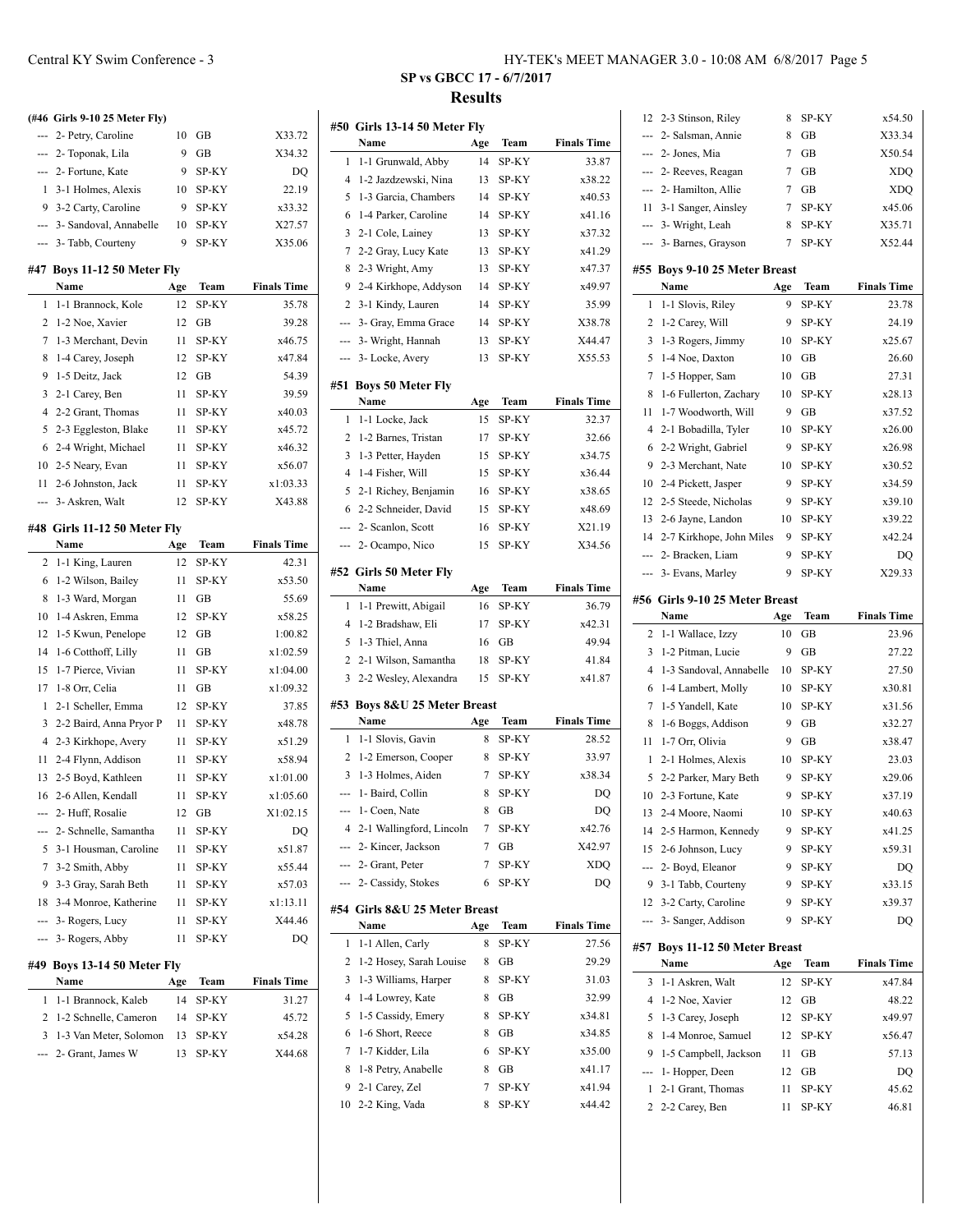| (#57 Boys 11-12 50 Meter Breast) |                                             |           |                |                    |
|----------------------------------|---------------------------------------------|-----------|----------------|--------------------|
| 6                                | 2-3 Merchant, Devin                         | 11        | SP-KY          | x52.35             |
| 7                                | 2-4 Wright, Michael                         | 11        | SP-KY          | x55.59             |
| 10                               | 2-5 Neary, Evan                             | 11        | SP-KY          | x1:01.54           |
| 11                               | 2-6 Johnston, Jack                          | 11        | SP-KY          | x1:03.34           |
| 12                               | 2-7 Eggleston, Blake                        | 11        | SP-KY          | x1:06.91           |
| ---                              | 3- Brannock, Kole                           | 12        | SP-KY          | X49.15             |
|                                  |                                             |           |                |                    |
|                                  | #58 Girls 11-12 50 Meter Breast<br>Name     | Age       | Team           | <b>Finals Time</b> |
| 3                                | 1-1 Pitman, Mallory                         | 11        | GВ             | 47.37              |
| 5                                | 1-2 King, Lauren                            | 12        | SP-KY          | x49.23             |
| 6                                | 1-3 Goen, Madison                           | 11        | GВ             | 51.78              |
| 7                                | 1-4 Wilson, Bailey                          | 11        | SP-KY          | x52.56             |
| 10                               | 1-5 Ward, Morgan                            | 11        | GВ             | x59.09             |
| 12                               | 1-6 Askren, Emma                            | 12        | SP-KY          | x59.50             |
| 17                               | 1-7 Monroe, Katherine                       | 11        | SP-KY          | x1:10.44           |
| 1                                | 2-1 Scheller, Emma                          | 12        | SP-KY          | 44.91              |
| 2                                | 2-2 Rogers, Lucy                            | 11        | SP-KY          | 44.97              |
| 4                                | 2-3 Gray, Sarah Beth                        | 11        | SP-KY          | x48.72             |
| 11                               | 2-4 Flynn, Addison                          | 11        | SP-KY          | x59.44             |
| ---                              | 2- Orr, Celia                               | 11        | GВ             | X1:02.84           |
| 9                                | 3-1 Smith, Abby                             | 11        | SP-KY          | x54.10             |
| 13                               | 3-2 Overman, Caroline                       | 11        | SP-KY          | x1:03.59           |
| 14                               | 3-3 Pierce, Vivian                          | 11        | SP-KY          | x1:06.09           |
| 15                               |                                             | 11        | SP-KY          |                    |
|                                  | 3-4 Kirkhope, Avery                         |           | SP-KY          | x1:07.42           |
| 16<br>---                        | 3-5 Schnelle, Samantha                      | 11<br>12  |                | x1:07.87           |
|                                  | 3- Huff, Rosalie                            |           | GВ             | X53.72             |
|                                  | 3- Cotthoff, Lilly                          | 11        | GВ             | X1:02.75           |
| ---                              | 3- Boyd, Kathleen                           | 11        | SP-KY          | DQ                 |
| 8                                | 4-1 Housman, Caroline                       | 11        | SP-KY          | x53.03             |
| 18                               | 4-2 Allen, Kendall                          | 11        | SP-KY          | x1:13.89           |
| ---                              | 4- Baird, Anna Pryor P                      | 11        | SP-KY          | X50.41             |
|                                  | #59 Boys 13-14 50 Meter Breast              |           |                |                    |
|                                  | Name                                        | Age       |                |                    |
| 1                                | 1-1 Van Meter, Solomon                      |           | Team           | <b>Finals Time</b> |
| 2                                |                                             | 13        | SP-KY          | 48.08              |
|                                  | 1-2 Schnelle, Cameron                       | 14        | SP-KY          | 49.78              |
| 3                                | 1-3 Grant, James W                          | 13        | SP-KY          | x57.33             |
|                                  | 2- Brannock, Kaleb                          | 14        | SP-KY          | X40.20             |
|                                  |                                             |           |                |                    |
|                                  | #60 Girls 13-14 50 Meter Breast<br>Name     |           |                |                    |
| 2                                | 1-1 Grunwald, Abby                          | Age<br>14 | Team           | <b>Finals Time</b> |
|                                  |                                             |           | SP-KY          | x45.41             |
| 1                                | 1-2 Beaven, Eden                            | 14        | SP-KY          | 45.54              |
| 6                                | 1-3 Locke, Avery                            | 13        | SP-KY          | x47.59             |
| 11                               | 1-4 Garcia, Chambers                        | 14        | SP-KY          | x51.09             |
| 13                               | 1-5 Ward, Caroline                          | 13        | GВ             | 51.72              |
| 1                                | 2-1 Cole, Lainey                            | 13        | SP-KY          | 45.00              |
| 9                                | 2-2 Yandell, Allison                        | 13        | SP-KY          | x50.72             |
| 10                               | 2-3 Jazdzewski, Nina                        | 13        | SP-KY          | x50.88             |
| 12                               | 2-4 Parker, Caroline                        | 14        | SP-KY          | x51.43             |
| 14                               | 2-5 Wright, Amy                             | 13        | SP-KY          | x54.31             |
| 15                               | 2-6 Kirkhope, Addyson                       | 14        | SP-KY          | x1:05.54           |
| 4                                | 3-1 Wright, Hannah                          | 13        | SP-KY          | x45.78             |
| 5<br>7                           | 3-2 Gray, Emma Grace<br>3-3 Gray, Lucy Kate | 14<br>13  | SP-KY<br>SP-KY | x46.82<br>x48.19   |

# **SP vs GBCC 17 - 6/7/2017 Results**

 $\overline{\phantom{a}}$ 

 $\overline{\phantom{a}}$ 

 $\overline{a}$ 

 $\equiv$ 

| 8 | 3-4 Kindy, Lauren                         | 14    | SP-KY                   | x49.78             |
|---|-------------------------------------------|-------|-------------------------|--------------------|
|   | #61 Boys 50 Meter Breast                  |       |                         |                    |
|   | Name                                      | Age   | Team                    | <b>Finals Time</b> |
| 2 | 1-1 Petter, Hayden                        | 15    | SP-KY                   | 40.27              |
| 3 | 1-2 Ocampo, Nico                          | 15    | SP-KY                   | x47.66             |
| 4 | 1-3 Schneider, David                      | 15    | SP-KY                   | x49.10             |
| 1 | 2-1 Scanlon, Scott                        | 16    | SP-KY                   | 36.94              |
|   | --- 2- Barnes, Tristan                    | 17    | SP-KY                   | X42.49             |
|   | --- 2- Locke, Jack                        | 15    | SP-KY                   | X43.13             |
|   | --- 2- Fisher, Will                       | 15    | SP-KY                   | X47.37             |
|   | --- 2- Richey, Benjamin                   | 16    | SP-KY                   | X50.81             |
|   | #62 Girls 50 Meter Breast                 |       |                         |                    |
|   | Name                                      | Age   | <b>Team</b>             | <b>Finals Time</b> |
| 1 | 1-1 Prewitt, Abigail                      | 16    | SP-KY                   | 42.81              |
| 2 | 1-2 Helmers, Laney                        | 18    | SP-KY                   | 44.69              |
| 3 | 1-3 Jazdzewski, Maya                      | 17    | SP-KY                   | x45.34             |
| 4 | 1-4 Thiel, Anna                           | 16    | GВ                      | 46.13              |
| 5 | 1-5 Wesley, Alexandra                     | 15    | SP-KY                   | x46.34             |
| 6 | 2-1 Altwies, Grace                        | 18    | SP-KY                   | x49.48             |
| 7 | 2-2 Bradshaw, Eli                         | 17    | SP-KY                   | x49.97             |
| 8 | 2-3 Sims, Lucy                            | 16    | SP-KY                   | x52.66             |
|   | #63 Boys 8&U 100 Meter Free Relay<br>Team |       |                         |                    |
|   | 1-1 SP-KY                                 | Relay |                         | <b>Finals Time</b> |
| 1 |                                           |       | A                       | 1:36.58            |
|   | Kidder, Charlie 8                         |       | Grant, Peter 7          |                    |
|   | Monroe, Andrew 8                          |       | Slovis, Gavin 8         |                    |
| 2 | $1-2$ GB                                  |       | A                       | 1:58.81            |
|   | Hutchinson, Wakefield 7                   |       | Wallace, Lincoln 8      |                    |
|   | Henry, Ben 7                              |       | Keeling, Jack 8         |                    |
| 3 | 1-3 SP-KY                                 |       | C                       | x2:21.44           |
|   | Franklin, Sawyer 7                        |       | Case, John Wilson 6     |                    |
|   | Meredith, Ben 7                           |       | Williams, Griffith 6    |                    |
|   | #64 Girls 8&U 100 Meter Free Relay        |       |                         |                    |
|   | Team                                      |       | Relay                   | <b>Finals Time</b> |
| 1 | 1-1 SP-KY                                 |       | A                       | 1:43.77            |
|   | Barnes, Grayson 7                         |       | Kidder, Lila 6          |                    |
|   | King, Vada 8                              |       | Cassidy, Emery 8        |                    |
| 2 | $1-2$ GB                                  |       | А                       | 1:52.15            |
|   | Short, Reece 8                            |       | Lowrey, Kate 8          |                    |
|   | Hosey, Sarah Louise 8                     |       | Petry, Anabelle 8       |                    |
| 3 | $1-3$ GB                                  |       | В                       | x1:54.58           |
|   | Brennan, Anderson 8                       |       | Salsman, Annie 8        |                    |
|   | Campbell, Presley 7                       |       | Peppiatt, Sarah Grace 8 |                    |
| 4 | 1-4 SP-KY                                 |       | в                       | x2:07.37           |
|   | Meredith, Grace 7                         |       | Williams, Harper 8      |                    |
|   | Carey, Zel 7                              |       | Wright, Leah 8          |                    |
|   |                                           |       |                         | x2:16.40           |
| 5 | $1-5$ GB                                  |       | D                       |                    |
|   | Taylor, Keira 8                           |       | Hamilton, Allie 7       |                    |
|   | Fereday, Elana 7                          |       | Huber, Ava 7            |                    |
| 6 | $1-6$ GB                                  |       | C                       | x2:45.06           |
|   |                                           |       |                         |                    |
|   | Gerwe, Lyla 7                             |       | Gerwe, Ellie 7          |                    |
|   | Toponak, Carter 7                         |       | Reeves, Reagan 7        |                    |
|   |                                           |       |                         |                    |
|   |                                           |       |                         |                    |

| Team                                                                                     | Relay<br><b>Finals Time</b>                                                                                                                            |
|------------------------------------------------------------------------------------------|--------------------------------------------------------------------------------------------------------------------------------------------------------|
| 1-1 SP-KY<br>1                                                                           | 1:18.03<br>А                                                                                                                                           |
| Bobadilla, Tyler 10                                                                      | Fullerton, Zachary 10                                                                                                                                  |
| Rogers, Jimmy 10                                                                         | Wright, Gabriel 9                                                                                                                                      |
| $1-2$ GB<br>2                                                                            | A<br>1:28.31                                                                                                                                           |
| Noe, Daxton 10                                                                           | House, Davis 9                                                                                                                                         |
| Woodworth, Will 9                                                                        | Hopper, Sam 10                                                                                                                                         |
| $1-3$ GB<br>3                                                                            | B<br>x1:31.77                                                                                                                                          |
| Ward, Braxton 9                                                                          | Clifford, Jack 10                                                                                                                                      |
| Blanton, Rex 10                                                                          | Coen, Cameron 10                                                                                                                                       |
| $\overline{4}$<br>1-4 SP-KY                                                              | C<br>x1:42.22                                                                                                                                          |
| Evans, Marley 9                                                                          | Jayne, Landon 10                                                                                                                                       |
| Winkler, Luke 9                                                                          | Steede, Nicholas 9                                                                                                                                     |
| 1-5 SP-KY<br>5                                                                           | B<br>x1:57.87                                                                                                                                          |
| Carey, Will 9                                                                            | Kirkhope, John Miles 9                                                                                                                                 |
|                                                                                          |                                                                                                                                                        |
| Slovis, Riley 9                                                                          | Merchant, Nate 10                                                                                                                                      |
| #66 Girls 10&U 100 Meter Free Relay                                                      |                                                                                                                                                        |
| Team                                                                                     | <b>Relay</b><br><b>Finals Time</b>                                                                                                                     |
| 1-1 SP-KY<br>1                                                                           | A<br>1:29.07                                                                                                                                           |
| Yandell, Kate 10                                                                         | Tipton, Layton 10                                                                                                                                      |
| Holmes, Alexis 10                                                                        | Sandoval, Annabelle 10                                                                                                                                 |
| $1-2$ GB<br>$\overline{2}$                                                               | A<br>1:41.56                                                                                                                                           |
| Wallace, Izzy 10                                                                         | Pitman, Lucie 9                                                                                                                                        |
| Boggs, Addison 9                                                                         | Thiel, Ella 9                                                                                                                                          |
| $1-3$ SP-KY<br>3                                                                         | B<br>x1:45.13                                                                                                                                          |
| Lambert, Molly 10                                                                        | Sanger, Addison 9                                                                                                                                      |
| Moore, Naomi 10                                                                          | Tabb, Courteny 9                                                                                                                                       |
| $1-4$ GB<br>4                                                                            | B<br>x1:46.78                                                                                                                                          |
|                                                                                          |                                                                                                                                                        |
|                                                                                          |                                                                                                                                                        |
| Petry, Caroline 10<br>Orr, Olivia 9                                                      | Toponak, Lila 9<br>Black, Elizabeth Anne 9                                                                                                             |
|                                                                                          |                                                                                                                                                        |
|                                                                                          |                                                                                                                                                        |
| Team                                                                                     | Relay<br><b>Finals Time</b>                                                                                                                            |
| $1-1$ SP-KY<br>1                                                                         | A                                                                                                                                                      |
| Grant, Thomas 11                                                                         | Askren, Walt 12                                                                                                                                        |
| Grant, James W 13                                                                        | Brannock, Kole 12                                                                                                                                      |
| $1-2$ SP-KY<br>2                                                                         | B                                                                                                                                                      |
| Barnes, Camden 12                                                                        | Carey, Ben 11                                                                                                                                          |
| Van Meter, Solomon 13                                                                    | Carey, Joseph 12                                                                                                                                       |
| 3<br>$1-3$ GB                                                                            | А                                                                                                                                                      |
| Noe, Xavier 12                                                                           | Campbell, Jackson 11                                                                                                                                   |
| #67 Boys 13&U 200 Meter Free Relay<br>Hopper, Deen 12                                    | Deitz, Jack 12                                                                                                                                         |
|                                                                                          |                                                                                                                                                        |
| Team                                                                                     | Relay                                                                                                                                                  |
| $1-1$ GB<br>1                                                                            | А                                                                                                                                                      |
|                                                                                          |                                                                                                                                                        |
| Goen, Madison 11                                                                         | Pitman, Mallory 11                                                                                                                                     |
| Ward, Morgan 11                                                                          | Woodworth, Lucy 12                                                                                                                                     |
| 1-2 SP-KY<br>2                                                                           | A                                                                                                                                                      |
| Locke, Avery 13                                                                          | Gray, Lucy Kate 13                                                                                                                                     |
| Wright, Hannah 13                                                                        | Gray, Sarah Beth 11                                                                                                                                    |
|                                                                                          |                                                                                                                                                        |
| Team                                                                                     | Relay                                                                                                                                                  |
| #68 Girls 13&U 200 Meter Free Relay<br>#69 Boys 200 Meter Free Relay<br>$1-1$ SP-KY<br>1 | A                                                                                                                                                      |
|                                                                                          |                                                                                                                                                        |
| Brannock, Kaleb 14<br>Scanlon, Scott 16                                                  | 2:22.67<br>x2:27.09<br>2:46.56<br><b>Finals Time</b><br>2:36.06<br>2:38.87<br><b>Finals Time</b><br>2:02.39<br>Petter, Hayden 15<br>Barnes, Tristan 17 |